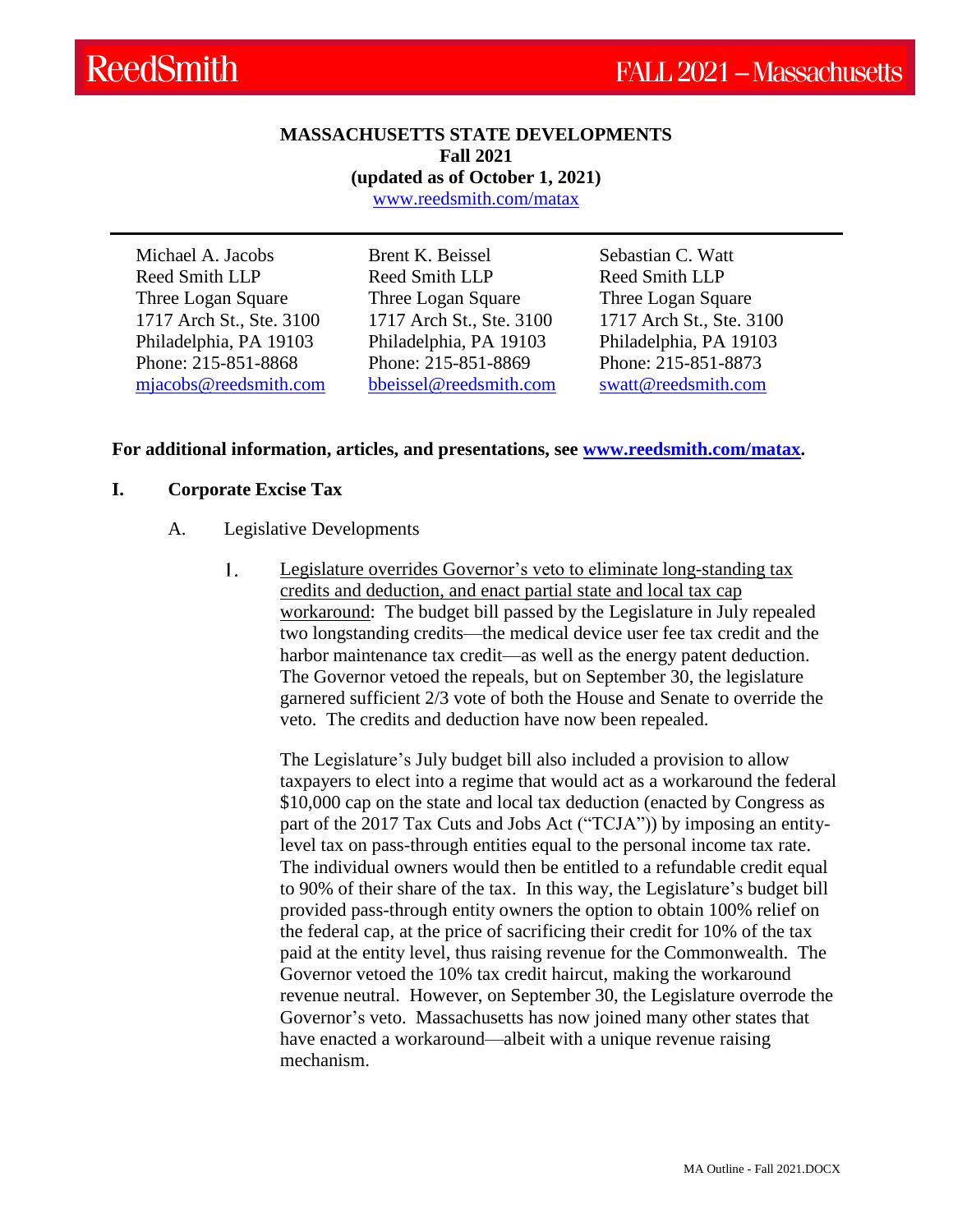- $2.$ House passes bill that would base minimum corporate excise tax on a corporation's Massachusetts sales: On March 4, 2020, the House passed a transportation funding bill that included a change to the method for computing the minimum corporate excise tax (which has remained at a flat \$456 for nearly three decades). The bill, if enacted, would impose a ninetiered minimum tax system, based on a corporation's annual sales in Massachusetts during the tax year. Under the proposed bill:
	- Corporations with annual Massachusetts sales below \$1 million would not see a change. Their corporate minimum tax would stay at \$456 a year.
	- Corporations making between \$1 million and \$5 million in annual Massachusetts sales would face a corporate minimum tax of \$1,500 each year.
	- Corporations with annual Massachusetts sales between \$5 million and \$10 million would face a tax of \$2,500.
	- Corporations with annual Massachusetts sales between \$10 million and \$25 million would face a tax of \$3,500.
	- Corporations with annual Massachusetts sales between \$25 million and \$50 million would face a tax of \$5,000.
	- Corporations with annual Massachusetts sales between \$50 million and \$100 million would face a tax of \$10,000
	- Corporations with annual Massachusetts sales between \$100 million and \$500 million would face a tax of \$25,000
	- Corporations with annual Massachusetts sales between \$500 million and \$1 billion would face a tax of \$75,000.
	- Corporations with annual Massachusetts sales above \$1 billion would face a tax of \$150,000.

Under the bill, money raised from the increased minimum tax would go into the Commonwealth Transportation Fund and would be earmarked for maintenance of the MBTA, repairs of roads and bridges, and other infrastructure projects. On March 9, 2020, the bill was referred to the Senate Committee on Ways and Means, where the bill remains pending. *H. 4530 (Mar. 3, 2020)*.

The minimum tax is computed on a separate company basis. Consequently, if this bill is enacted, it could have a significant impact of affiliated corporations that engage in intercompany transactions.

 $3.$ Interest expense limitation decoupling legislation re-introduced: In March 2020, Massachusetts' Joint Committee on Revenue referred a bill to the House Ways and Means Committee that would decouple the Corporate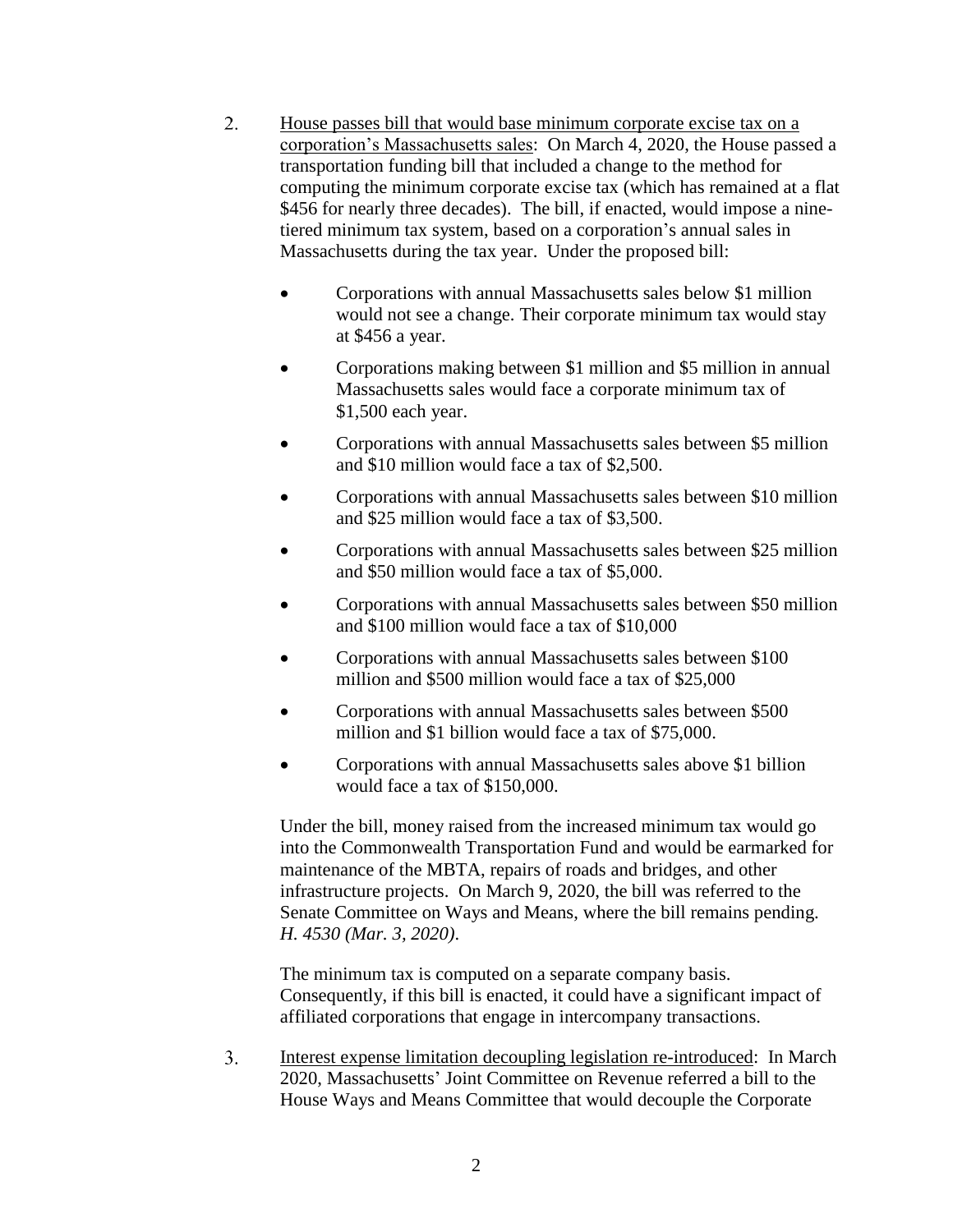excise tax base from the federal interest expense limitation introduced under the TCJA, and conform to Internal Revenue Code ("IRC")  $\S$  163(j) as it existed before 2018. No action has been taken since this referral. Similar bills were re-introduced to the House and Senate in March 2021, but no action has been taken.

The Department of Revenue has estimated decoupling from the federal interest expense limitation would result in a \$37 million reduction in tax revenue for the Commonwealth. *H. 2606 (Jan. 1, 2019), H. 2967 and S.2606 (Mar. 29, 2021).*

- $\overline{4}$ . Bill introduced to allow elective single sales factor apportionment: On January 22, 2019, Representative Elizabeth Poirier introduced, House Bill 2607, which would allow all business corporations and financial institutions to elect an alternative apportionment method to compute their corporate excise tax. As proposed, the bill would allow corporations to elect a different apportionment method for tax years in accordance with a sliding scale moving toward single sales factor apportionment. A hearing was held on the bill in June 2019, but the bill's movement stalled at the beginning of the pandemic. *H. 2607 (Jan. 22, 2019).*
- 5. Massachusetts enacts legislation in response to federal tax reform: TCJA included two significant international provisions affecting the Massachusetts corporate excise tax base. First, IRC § 965 imposes a onetime tax on the post-1986 foreign earnings of certain U.S.-owned foreign subsidiaries not yet repatriated to, or taxed by, the U.S. The deemed repatriation requires taxpayers to include these untaxed earnings in federal gross income (as a subpart F inclusion) in their last tax year beginning before January 1, 2018. Deemed repatriation income is eligible for a deduction under IRC § 965(c) in the amount necessary such that the deemed repatriation amount is taxed at an effective rate of either 15.5% or 8% (depending on the extent to which the deemed repatriation relates to income held as cash or non-cash assets). Second, effective for tax years beginning on or after January 1, 2018, IRC § 951A requires taxpayers to include in federal gross income their global intangible low-taxed income ("GILTI"). GILTI is intended to capture low-taxed intangible income earned by certain U.S.-owned foreign subsidiaries. GILTI income is subject to a partial deduction (up to 50%) under IRC  $\S 250(a)(1)(B)$ . The TCJA also introduced a related deduction for foreign-derived intangible income ("FDII") under IRC  $\S$  250(a)(1)(A), intended to incentivize taxpayers to hold intangibles that generate foreign income in the U.S.

On October 23, 2018, Governor Baker signed legislation explicitly providing that deemed repatriation income under IRC § 965 and GILTI under IRC § 951A are treated as dividends subject to Massachusetts 95% dividends received deduction ("DRD"). Because these amounts are treated as dividends, they are excluded from the sales factor. The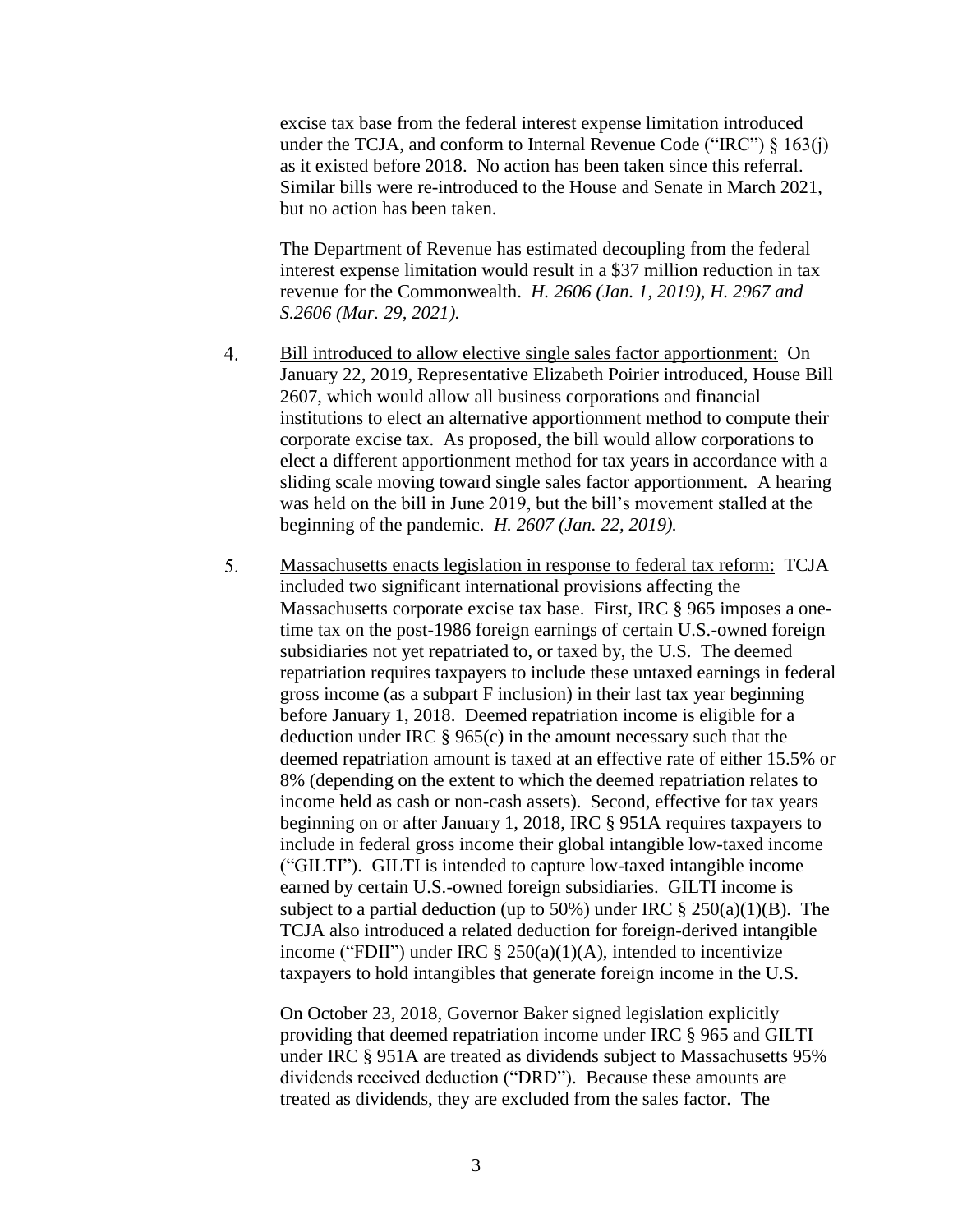legislation also disallows the partial deemed repatriation deduction under IRC § 965(c), the partial GILTI deduction under IRC § 250(a)(1)(B), and the FDII deduction under IRC § 250(a)(1)(A). *Chapter 273, Acts of 2018.*

- B. Judicial Developments
	- $1<sub>1</sub>$ Supreme Judicial Court ("SJC") to consider constitutionality of taxing gain from sale of non-unitary subsidiary using subsidiary factors: In October 2020, the Appellate Tax Board ("ATB") held that Massachusetts could tax the capital gain derived by a Florida S corporation from the sale of an interest in a non-unitary Massachusetts LLC using the LLC's own factors.

The taxpayer is an LLC formed under Florida law and classified as a Subchapter S corporation for federal and Massachusetts tax purposes. The taxpayer held a 50% membership interest in Cloud5, an LLC formed under Massachusetts law and classified as a partnership for federal and Massachusetts tax purposes. Cloud5's remaining 50% ownership was held by two Massachusetts residents who were unrelated to the taxpayer.

During 2013, the taxpayer sold its 50% interest in Cloud5, resulting in the gain at issue. Under the Department's regulations, 100% of the gain was attributed to Massachusetts because the sum of Cloud5's property and payroll factors were greater in Massachusetts than any other state.

The taxpayer prepaid its estimated tax by including the gain on the sale in its tax base when it requested a filing extension. When the taxpayer filed its return, it excluded the gain from its tax base and requested a refund of its excess prepayments.

At the ATB, the taxpayer argued that apportioning its income using Cloud5's factors (so-called "investee apportionment") in the absence of a unitary relationship between it and Cloud5 violates the unitary business principal. The ATB disagreed, holding that Massachusetts could constitutionally tax the gain because, in its view, a unitary relationship between the taxpayer and the subsidiary were not necessary. For that reason, the ATB found that whether the taxpayer and Cloud5 was unitary was not relevant to the decision.

The taxpayer appealed, and the parties are briefing the case before the SJC. The taxpayer is arguing before the SJC that the unitary business principle is the sole test governing a state's power to tax extraterritorial value earned by an out-of-state corporation from its investment in an instate subsidiary, and that investee apportionment in its situation is unconstitutional. Courts in other states have disagreed with that argument, but the U.S. Supreme Court has not yet weighed in. *VAS Holdings & Investments LLC v. Commissioner*, SJC Docket No. 13139 (2021).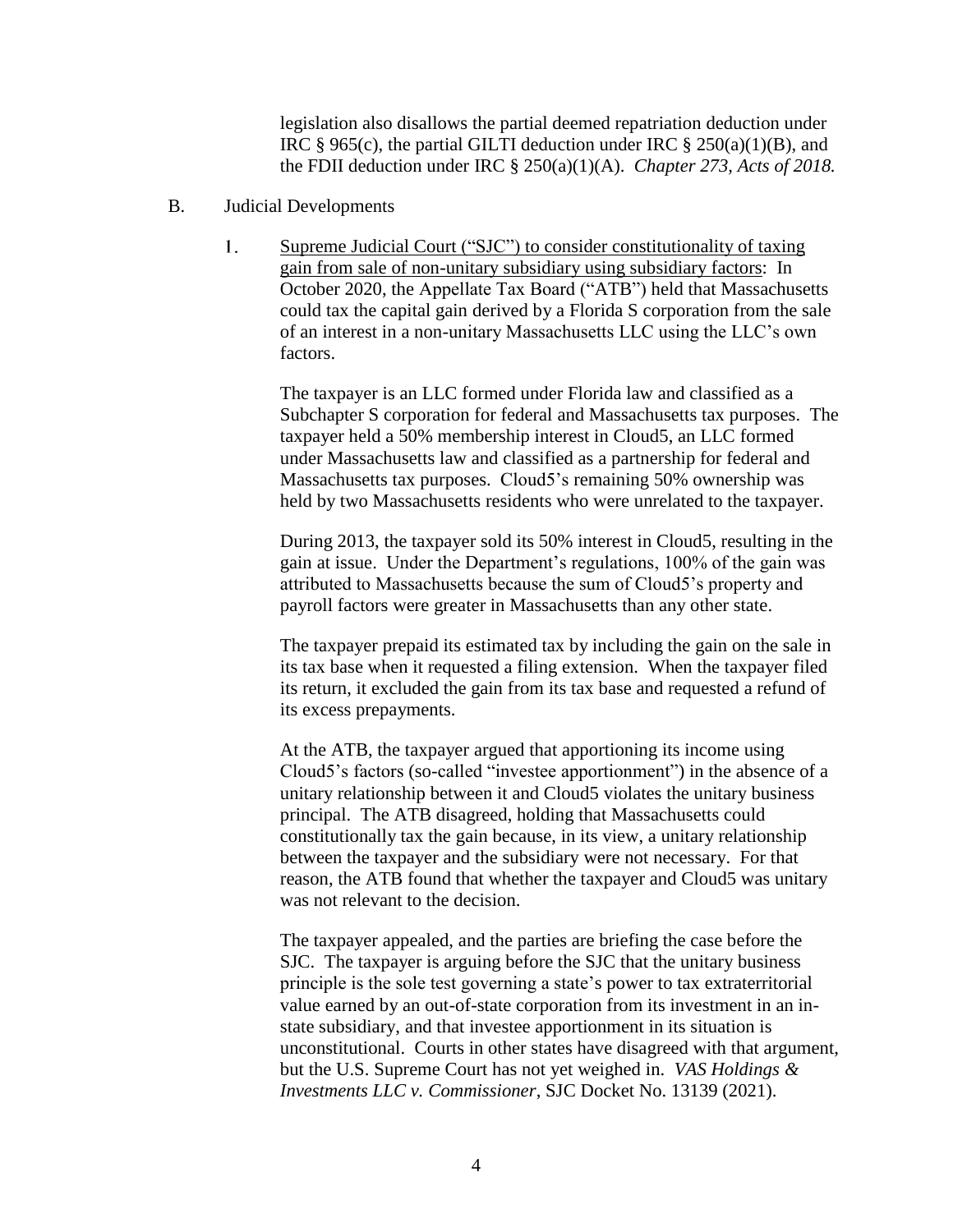$2.$ Appeals Court affirms ATB ruling that litigation awards and settlement payments are sourced to taxpayer's Massachusetts domicile: On January 27, 2021, the Appeals Court issued a decision addressing the sourcing of litigation proceeds under Massachusetts' costs of performance statute (effective for tax years beginning before January 1, 2014).

SynQor, Inc. was a headquartered in Massachusetts and used patents to manufacture tangible personal property worldwide. SynQor sued several third party defendants in federal District Court in Texas claiming damages for unauthorized use of its patents. As a result of the suits, SynQor received three types of receipts: (1) jury-awarded lost profits and royalties for patent infringement, supplemental damages, civil contempt sanctions, costs, attorneys' fees, and interest; (2) settlement payments; and (3) royalties (the royalties were paid to SynQor after the federal court enjoined defendants from selling products incorporating SynQor's patented technology). SynQor filed its Corporate Excise Tax returns for the 2011 and 2013 tax years by including all the lawsuit proceeds in its sales factor numerator and denominator. It then filed a refund claim.

During the tax years at issue, Massachusetts statute required taxpayers to source sales other than sales of tangible personal property to Massachusetts if the greater proportion of the income producing activity occurred in Massachusetts, based on the location of the costs of performance. The Department's regulation in effect provided that "receipts from the enforcement of legal rights by taxpayers domiciled in Massachusetts are presumed to be attributable to Massachusetts . . . unless the legal dispute or claim relates directly and exclusively to real or tangible personal property of the taxpayer located outside the Commonwealth." Relying on its regulation, the Commissioner argued and the ATB agreed—that SynQor's receipts from the patent suits were presumed to be attributable to Massachusetts, because the company was headquartered in Massachusetts and the receipts did not relate to property located outside the Commonwealth.

SynQor proposed three alternative methods to source the receipts from the patent suits. First, the company argued that the receipts should be sourced based on its average Massachusetts sales factor during the period in which the patent infringement occurred. (SynQor relied on a California State Board of Equalization decision employing that methodology to source litigation proceeds.) The ATB rejected this method because (among other reasons), SynQor's receipts were not lost profits. Even if the receipts could be characterized as representing lost profits, there was no evidence that SynQor's actual sales of tangible personal property during the period had any relation to the infringing companies' locations.

Second, SynQor argued that the receipts should be sourced using Massachusetts' method for sourcing receipts from licensing intangible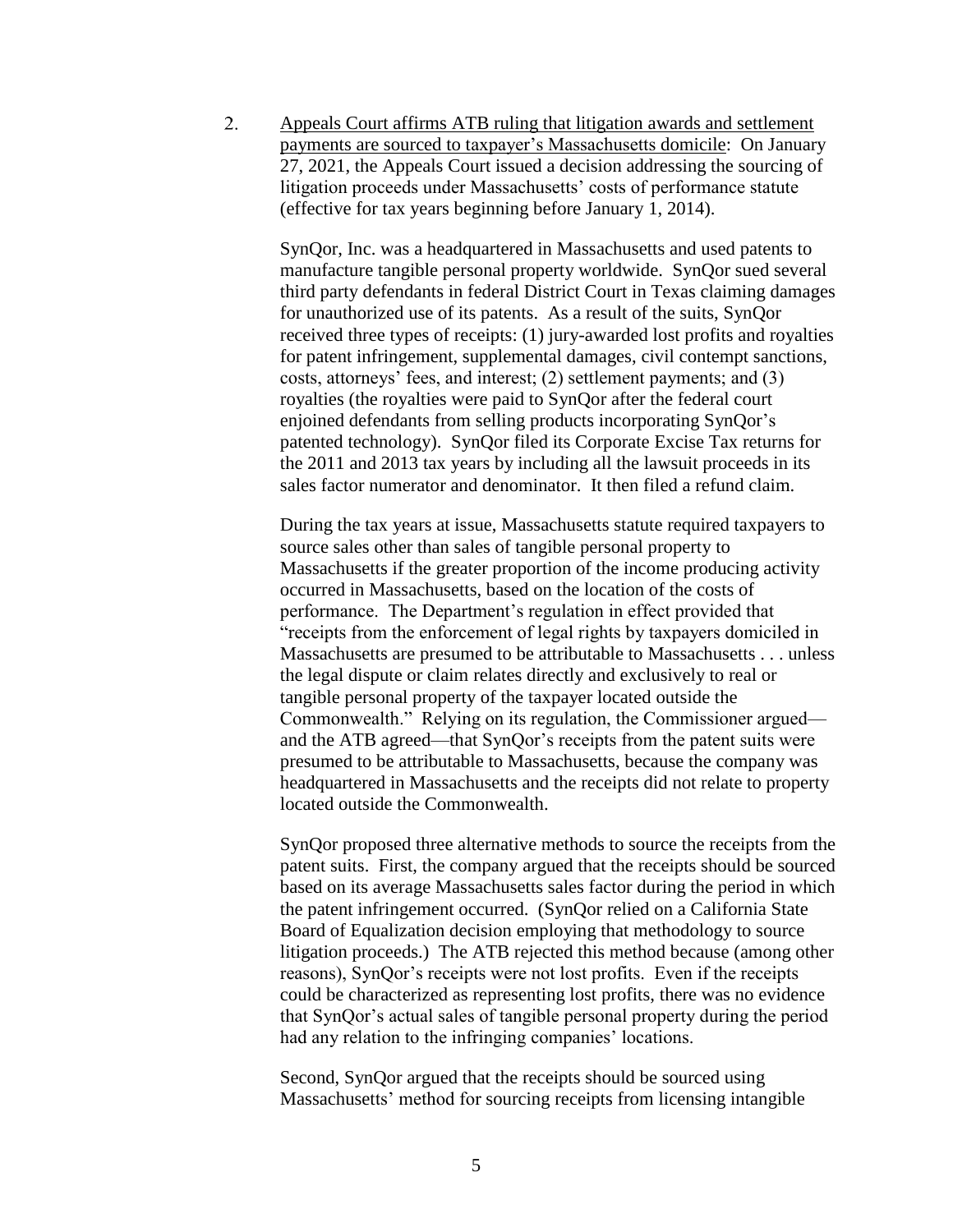property. Under this method, the receipts would have been sourced to the commercial domicile of each of the infringing companies, because SynQor would have received licensing fees from each of the infringing companies if it had authorized them to use the patents. The ATB rejected this method, because (among other reasons) SynQor's business model was selling tangible personal property—not licensing intangible property—so there was no basis to presume it would have received licensing receipts from the infringing companies.

Third, SynQor argued it should have been entitled to exclude the receipts from its sales factor entirely, based on the method that the Department adopted for sourcing litigation proceeds in regulations that went into effect for tax years after those covered by SynQor's appeal. The ATB rejected this method on the basis that the Commissioner's sourcing rule for litigation proceeds applicable to later years "could not inform the interpretation of the Commissioner's long-standing regulation in effect during the tax years at issue."

On January 27, 2021, the Appeals Court affirmed the ATB's decision in a short unpublished decision. *SynQor. Inc. v. Commissioner*, Massachusetts Appeals Court Docket No. 19-P-1695 (2021).

 $3<sub>1</sub>$ Appeals Court holds that Indiana's utility receipts tax ("URT") is deductible, overturning ATB decision: The Appeals Court recently held that Indiana's URT is deductible from the income measure of the corporate excise tax because it is not a franchise tax imposed for the privilege of doing business. Massachusetts requires taxpayers to add back to federal taxable income net income taxes and "franchise taxes for the privilege of doing business" imposed by other states.

Indiana statute calls the URT an "income tax," but it is imposed on taxable gross receipts from the retail sale of utility services for consumption. The Appeals Court held that the URT was not imposed on the privilege of doing business, first, because it was imposed on certain receipts only therefore was not imposed on the taxpayer as a whole. Second, the Court found it was not relevant that the URT statutory language stated it was imposed as a condition to doing business in the state. That statutory language did not change the fact that the statute was imposed on certain receipts rather than certain whole taxpayers. Third, the Court found the URT was akin to a sales tax because it had a compensatory use tax component intended to capture receipts from utility services delivered in Indiana by out-of-state vendors. *Bay State Gas Co. & Affiliates v. Commissioner, 157 N.E.3d 660 (Mass. App. 2020).*

 $4.$ Appeals Court affirms dismissal of claim for refund included in application for abatement of a Department assessment: On September 12, 2019, the Appeals Court issued a decision affirming the ATB's dismissal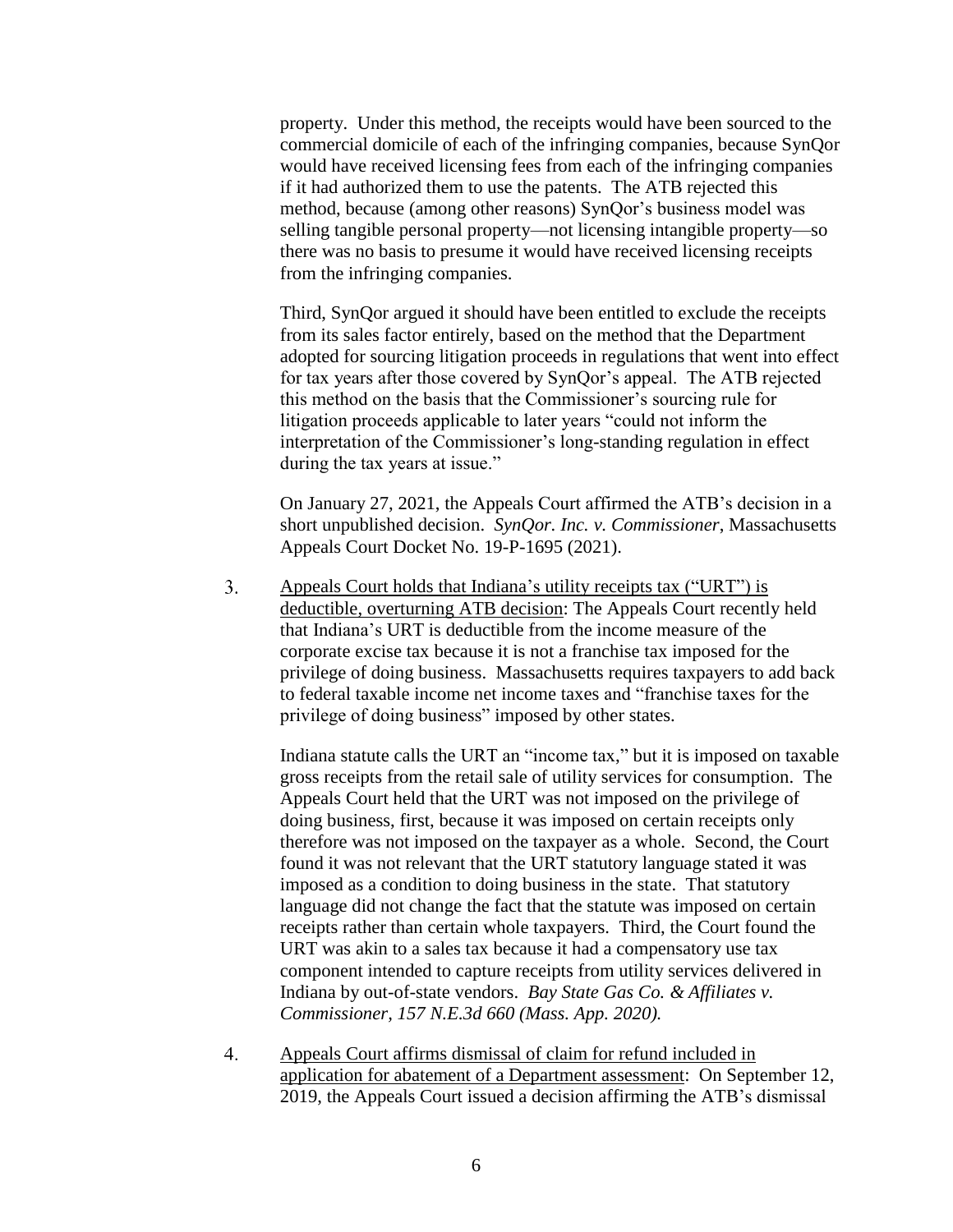of refund claims it determined were untimely. The case involved Raytheon Company's corporate excise tax for the 2007 and 2012 tax years. For both years, Raytheon timely filed returns and paid corporate excise tax. Later, following Department audits, Raytheon was assessed additional corporate excise tax by the Commissioner. Raytheon timely appealed the assessments to the Department's Office of Appeals, and thereafter to the ATB. While the cases were pending at the ATB, Raytheon became aware of subsequent events that would have entitled it to a refund of tax paid on its original return and amended its applications for abatement to raise the issues entitling it to a refund. The ATB agreed with Raytheon on the new issues, and as a result, reduced the assessment to zero for both years. However, the ATB granted the Commissioner's motion to dismiss the reminder of the claim because Raytheon had not filed an application for abatement of the tax reported on its original return within the time period prescribed by the statute of limitations.

Raytheon appealed the ATB's dismissal orders to the Appeals Court. Raytheon argued that by reviewing the original return amounts as part of the audit and assessing additional tax by making adjustments to those numbers, the Commissioner had issued a "deemed assessment" of the amounts reported on the original return. Therefore, the application for abatement that Raytheon timely filed following the assessment necessarily included the right to claim a refund of the deemed assessment (including amounts reported on the original return). Raytheon further argued that the deemed assessment can only be based on amounts "properly due". Here, the Commissioner acknowledged that the tax properly due by Raytheon was less than the amount reported on the original return, so Raytheon believed the amounts on the original return to be within the scope of the assessment.

The Appeals Court had previously considered and rejected a similar argument in *RHI Holdings, Inc. v. Commissioner*, 51 Mass.App.Ct. 681 (2001). Consistent with the outcome of *RHI Holdings*, the Appeals Court held that Raytheon was entitled to raise additional offsetting refund issues at the ATB. However, those issues were limited only to offsetting the amount of the deficiency assessment that is set forth on the notice of assessment. In other words, Raytheon could raise any offsetting issue to reduce the assessment to zero, but it could not further reduce the tax liability to generate a refund or credit for tax paid on the original return when the statute of limitations to file a refund claim had lapsed. The Appeals Court further held that this is consistent with the Department's regulation 830 CMR 62C.37.1(4), which provides that if "an application for abatement is filed within two years of an assessment the Commissioner will grant an abatement up to the amount of that assessment." Raytheon filed an application for further appellate review with the Supreme Judicial Court ("SJC"), which was denied on December 23, 2019. *Raytheon*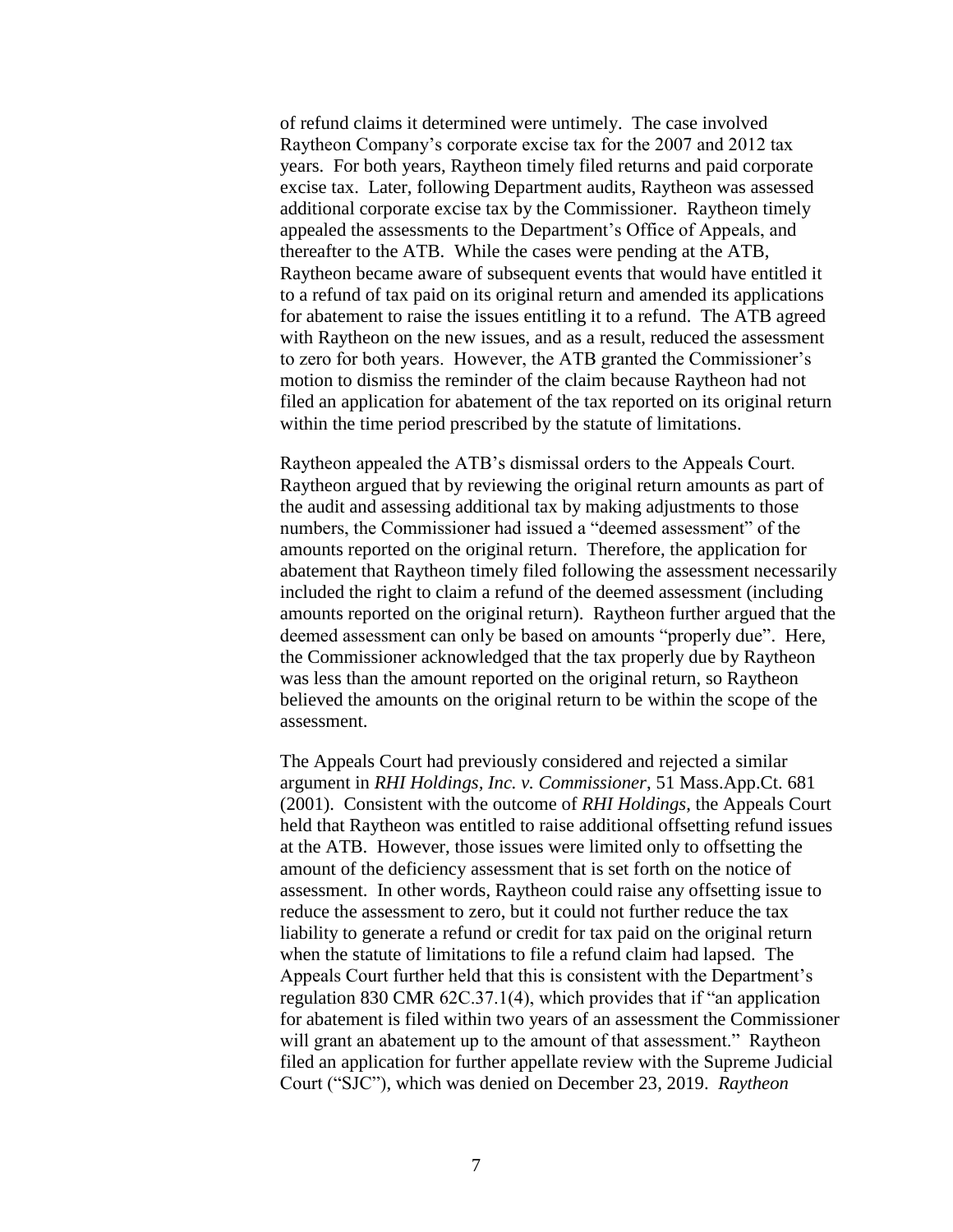*Company v. Commissioner*, Massachusetts Appeals Court Docket Nos. 18- P-790 and 18-P-1468 (2019).

5. ATB upholds single-factor apportionment for corporation using third party contract manufacturers; follow-up cases apply manufacturing test: The ATB issued findings of fact upholding the Department's determination that the activities of a corporation's U.S.-based design team constituted manufacturing, notwithstanding that the creation of the physical products was performed by third party contract manufacturers located outside the U.S. As a result, the company was required to apportion its income using a single sales factor, rather than the standard three-factor formula.

The taxpayer was Deckers Outdoor Corporation. Deckers was headquartered in California and had between 350 and 900 U.S.-based employees. In addition to corporate offices and distribution centers, Deckers maintained a warehouse in California to hold materials (e.g., shoe fabrics) used by its designers to create shoe prototypes. Deckers did not perform mass production of shoes in the U.S. Rather, Deckers used thirdparty contract manufacturers in China and Macau. Deckers used subsidiaries in those countries to engage the third party manufacturers and oversee their operations.

The Court focused heavily on the testimony of Deckers' Chief Operating Officer, who described the activities of Decker's U.S.-based employees. Those employees were responsible for initial shoe concepts, product design, and material and color selection. The U.S. team would send twodimensional drawings to its China and Macau teams, who would work with a third party contract manufacturer to create a prototype. After several redesigns and multiple prototypes, the U.S. team would create a "tech pack", a document detailing the final shoe's specifications. The third party manufacturers would use the tech pack to get the shoe into mass production.

The Board concluded that Decker's activities fit into the statutory definition of manufacturing: transforming "raw or finished physical materials by hand or machinery, and through human skill and knowledge, into a new product possessing a new name, nature, and adapted to a new use." The Board focused on the involvement of the U.S. team in the design process—specifically the physical handling of materials for designs and redesigns, and the importance of the tech packs in creating a unique product necessary for mass production. *Deckers Outdoor Corp. v. Comm'r of Revenue*, ATB Docket Nos. C320020 & C321955 (Jun. 21, 2018).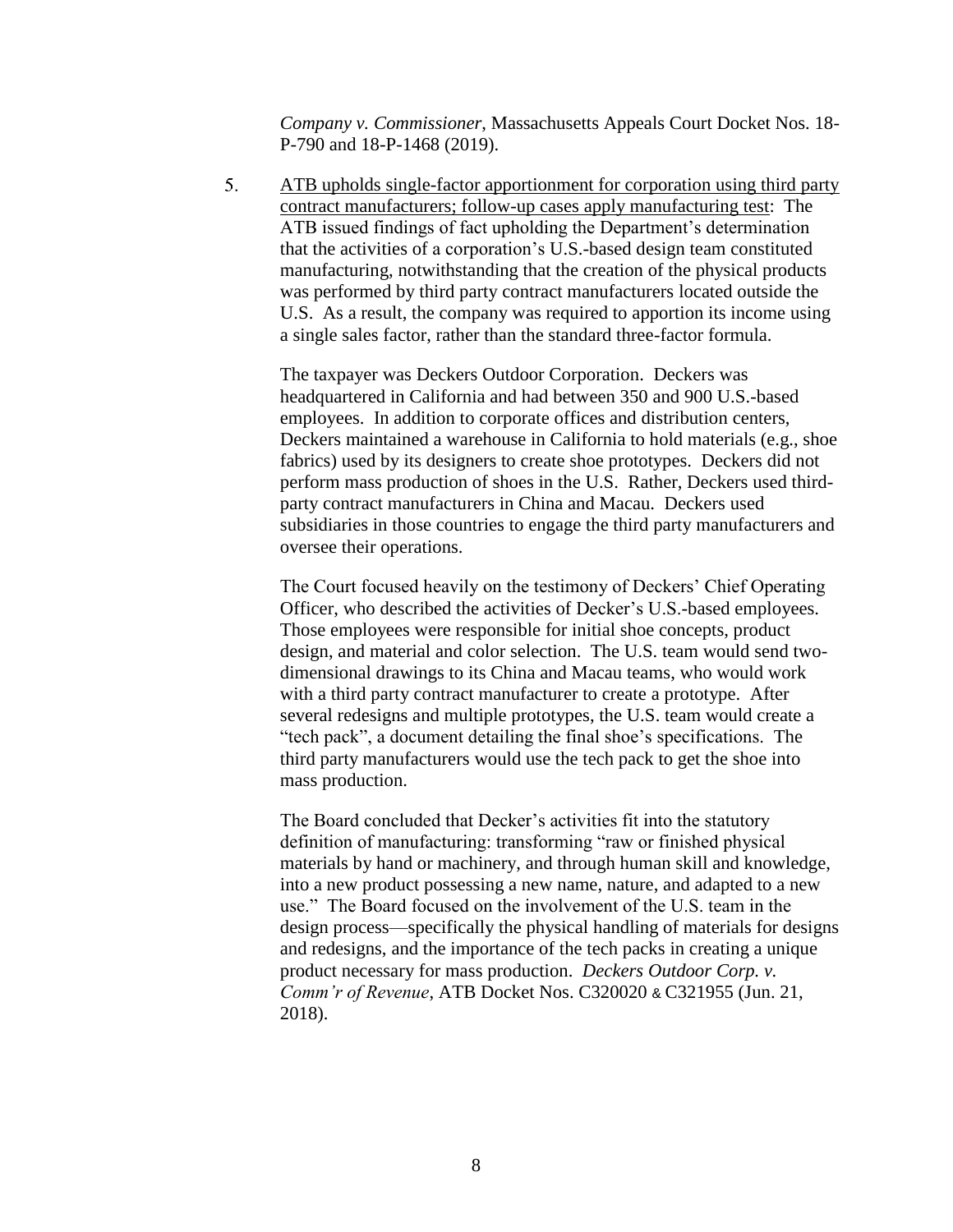#### *Samsonite, LLC v. Commissioner*

In contrast to the *Deckers* decision, a Massachusetts-based taxpayer was successful in challenging the Department's refusal to acknowledge its manufacturer classification for property tax purposes. The case, *Samsonite, LLC v. Commissioner*, was resolved without an ATB decision, but public documents suggest that Samsonite was successful in using the ATB's decision in *Deckers* to its advantage.

For local property tax purposes, the Department annually publishes a list of "Corporations Subject to Tax in Massachusetts." This list includes is a description of the each corporation's classification as either a manufacturing corporation or non-manufacturing corporation for local property tax purposes. Manufacturing corporations benefit from a property tax exemption for personal property.

In January of 2018, Samsonite filed Form 355Q with the Department seeking classification as a manufacturing corporation. However, when the Department published its list of Corporations online in July of 2018, it did not classify Samsonite as a manufacturer. Less than a month later, Samsonite filed a petition with the ATB seeking recognition as a manufacturing corporation. Samsonite, which is headquartered in Mansfield, Massachusetts, uses contract manufacturers to produce its products.

The test for classification as a manufacturing corporation for property tax purposes is different from the test applied for determining the classification of a corporation as a manufacturing corporation for corporate excise tax purposes. Nonetheless, Samsonite referred to *Deckers*, a corporate excise tax case, to support its position.

In its challenge, Samsonite described in detail its role in every step in its manufacturing process, including its design team activities performed in Massachusetts and its involvement in the sourcing of raw materials and testing and inspection of its products. In this way, Samsonite argued that its activities were indistinguishable from the activities of Deckers. Samsonite argued that its employees fulfilled the same role as Deckers' employees in developing the initial design, selecting raw materials, approving prototypes, and preparing a pack with detailed specifications for the contract manufacturers to use in mass production. Samsonite's appeal was resolved without a decision in early 2019. Samsonite is now included in the Department's list as a manufacturing corporation. *Samsonite, LLC v. Commissioner, ATB Docket No. C337052 (resolved without decision)*.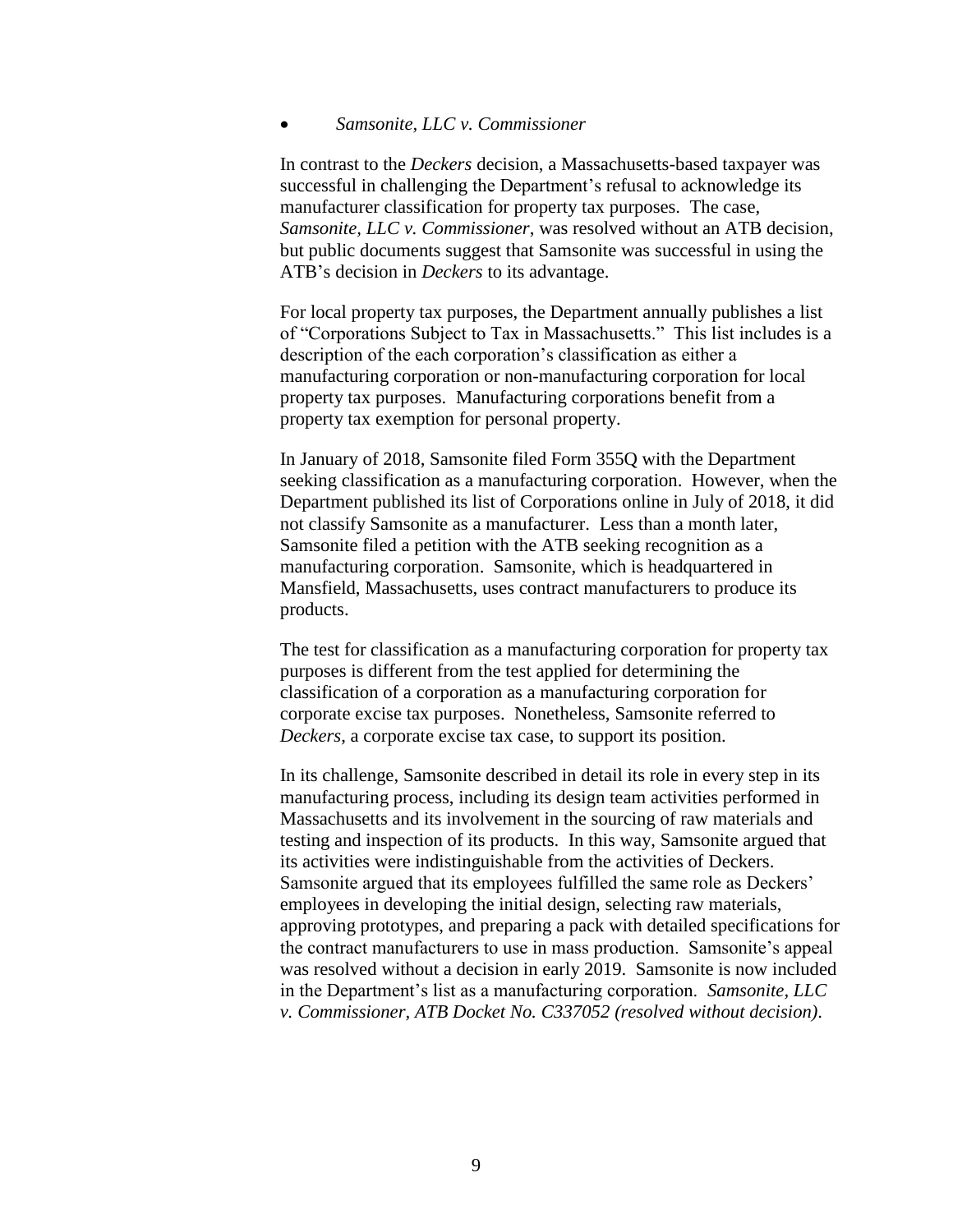### *Zero Waste Solutions, LLC v. Commissioner*

Unlike *Samsonite*, in *Zero Waste Solutions*, the ATB granted summary judgment upholding the Department's denial of the taxpayer's request to be classified as a manufacturer for local property tax purposes.

The taxpayer sought classification as a manufacturer for the 2019 tax year. However, in its application, the taxpayer stated that it was not currently engaged in manufacturing (as of January 31, 2019) but that it would begin manufacturing activities in May of 2019. The Department denied the taxpayer's request for a manufacturing classification because the taxpayer was not engaged in manufacturing as of January 1, 2019 (the year for which the classification was sought), as required by regulation. The taxpayer appealed the Department's denial and argued that the proper date to measure manufacturing activities was July 1, not January 1, because the property tax statutes use July 1 as the date to determine exemptions, age, ownership etc. As such, the taxpayer argued that the Department's regulatory provision requiring manufacturing to begin by January 1 frustrated the statutory purpose for the manufacturing classification, which is meant to attract new industries and manufacturing to the Commonwealth.

In upholding the Department's denial of the manufacturing classification the ATB determined that the taxpayer's reading of the property tax statutes was incomplete because later provisions of the same statute made it clear that classification as a manufacturer under the Department's regulation was a prerequisite to application of the property tax exemptions specified in the statute. Further, the ATB concluded that January 1 was not an arbitrary date set by the Department. Rather, it was consistent with the Department's statutory mandate to provide a list of classified manufacturers, which is determined using January 1 as the benchmark. Finally, the ATB determined that the Department's application of the regulation did not frustrate regulatory intent because the Department has no authority to extend a time period set by statute. Therefore, the ATB held that January 1 was the appropriate date to use for determining manufacturing classification and since the taxpayer had not manufacturing activities on that date, the taxpayer was not a manufacturer. *Zero Waste Solutions, LLC v. Commissioner, ATB Docket No. C337570 (Sept. 22, 2021).*

Comcast cost of performance case reaches its conclusion in appellate courts: In November 2017, the ATB issued a decision in favor of the Department in 12 related appeals filed by various Comcast affiliates. *Comcast of Massachusetts I, Inc., et al. v. Commissioner*, ATB Docket Nos. C321986, C321987, C321988, C321989, C321990, C321991, C321992, C321993, C321994, and C322268 (Nov. 10, 2017). The taxpayers in these appeals (which we will refer to collectively as the "Comcast Entities") filed refund claims revising their apportionment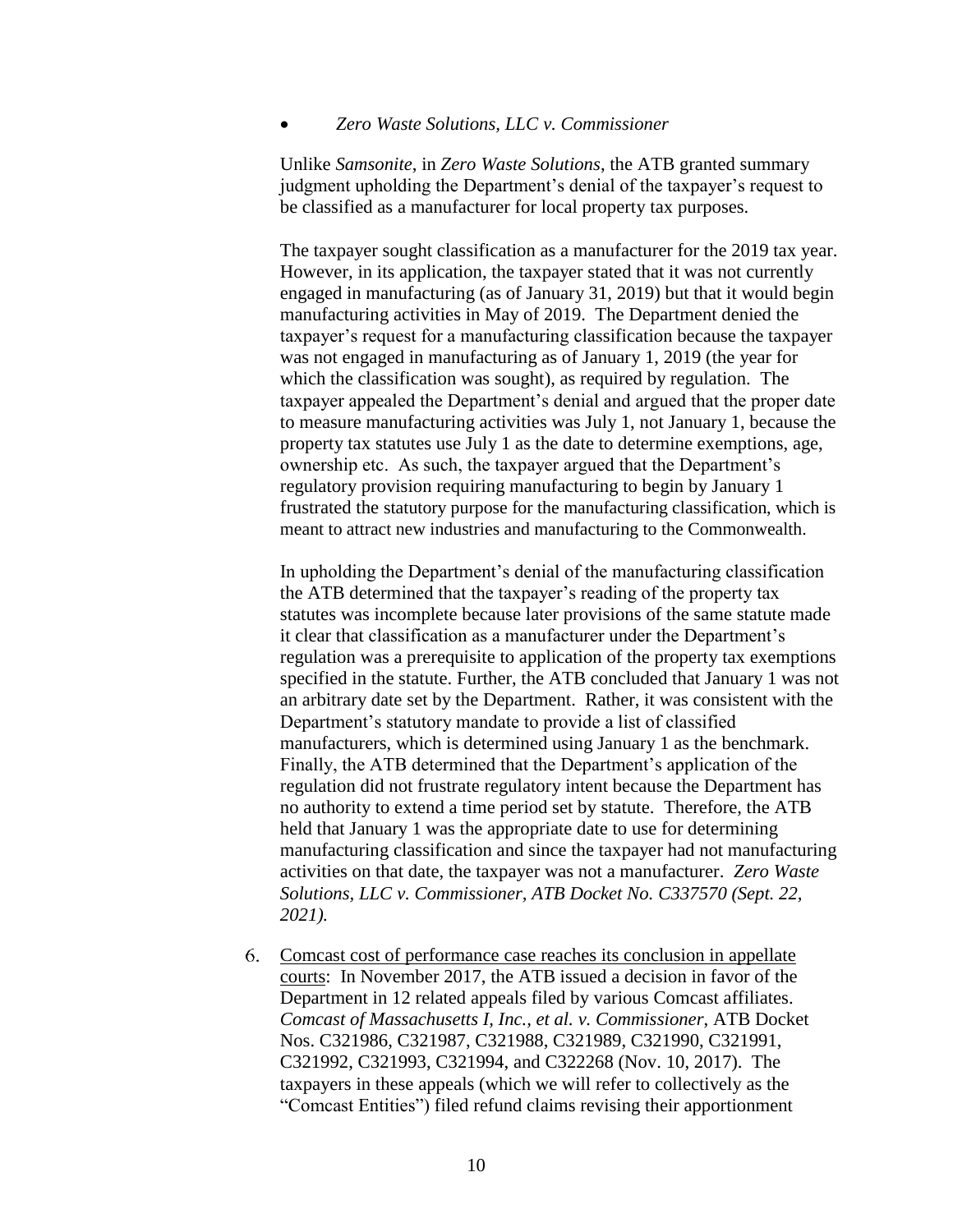fractions under Massachusetts' cost of performance sourcing rules, and also appealed a variety of audit adjustments.

The largest issue in the appeals involved the sourcing of the Comcast Entities' receipts from video and internet services provided by the entities to Massachusetts-based customers. Several of the Comcast Entities (the "in-state Comcast Entities") provided services solely to Massachusettsbased customers pursuant to franchise agreements that had been entered into with various Massachusetts localities.

The Department argued that the in-state Comcast Entities were not entitled to apportion their income. The Department requested summary judgment against several of the in-state Comcast Entities on this issue. At the hearing, the Department argued that all of the income-producing activity for each of the in-state Comcast Entities occurred in Massachusetts, and therefore, a cost of performance analysis was not necessary. Interestingly, the Department argued that if the ATB found that the income-producing activity of these entities was performed in both Massachusetts and another state, it would apply an operational approach, not a transactional approach in applying its cost of performance analysis.

Comcast argued that the in-state Comcast Entities performed their incomeproducing activities in multiple jurisdictions. Furthermore, it argued that in applying a costs of performance analysis to each of those entities, it should consider costs incurred by affiliated entities, not just by the in-state Comcast Entities.

Despite these arguments, the ATB entered an order deciding the cases in favor of the Department and published Findings of Fact and Report on November 10, 2017. The Comcast Entities appealed to the Appeals Court, which affirmed the ATB's order on April 26, 2019. An application for review was filed with the SJC, but was denied on June 28, 2019. *Comcast of Massachusetts I, Inc., et al. v. Commissioner*, 95 Mass.App.Ct. 1110 (2019) *appeal denied* 482 Mass. 1105 (2019).

- C. Administrative Developments
	- $1<sub>1</sub>$ Department explains impact of CARES Act: The federal government's modifications to the IRC enacted through the Coronavirus Aid, Relief, and Economic Security ("CARES") Act (P.L. 116-136) impacted the Massachusetts corporate excise tax. This is because the corporate excise tax base starting point is federal gross income (as defined by IRC § 61) minus the deductions allowable under the IRC. The Department issued a Technical Information Release ("TIR") providing guidance to taxpayers regarding the impact of the CARES Act. The TIR concludes that Massachusetts: conforms to the exclusion from gross income for cancellation of indebtedness income arising out of loans under the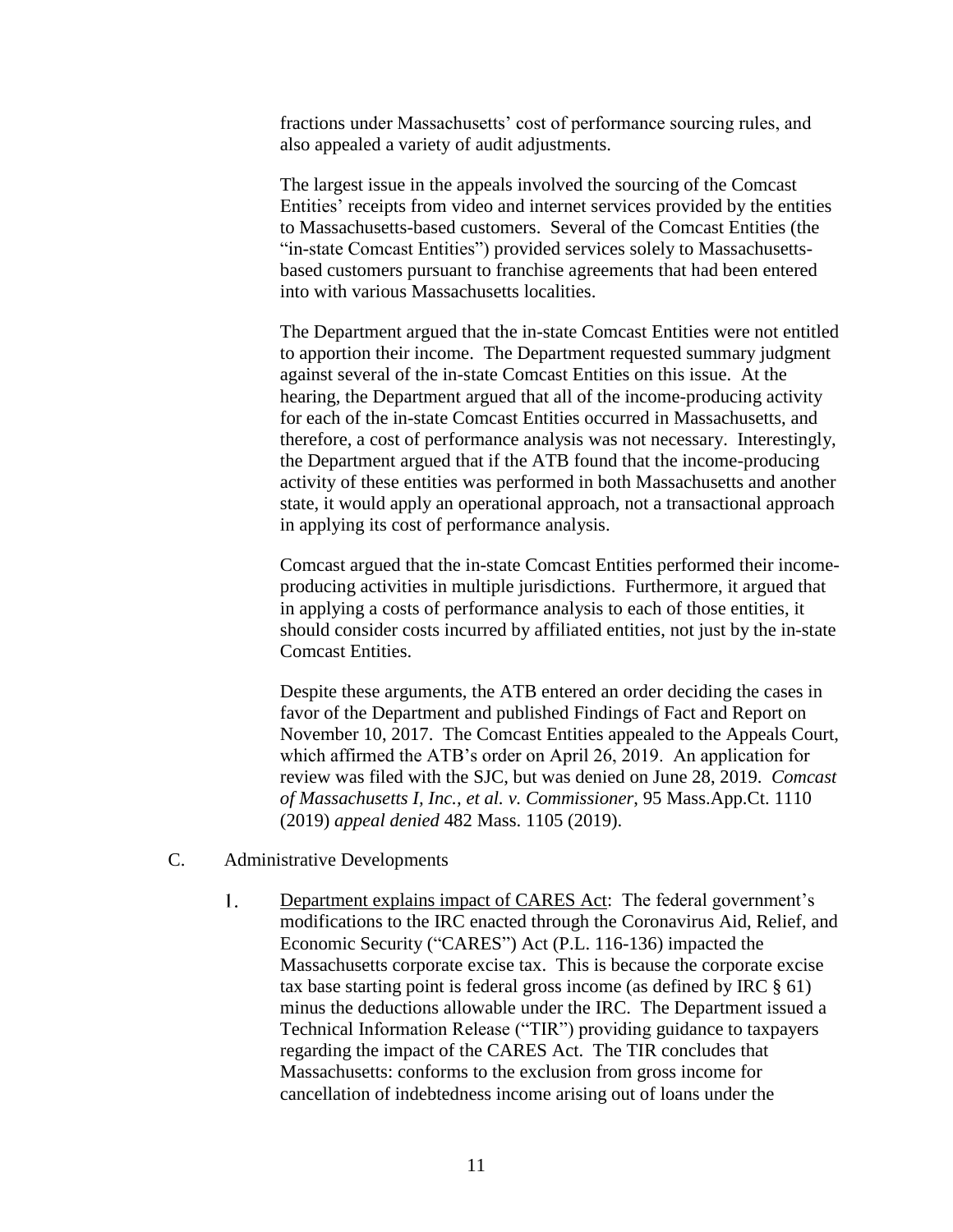paycheck protection plan; conforms to modifications to the IRC § 163(j) interest expense limitation; conforms to modifications to the charitable contribution deduction limitation; and does not conform to federal changes to the net operating loss carryover deduction, for purposes of computing the corporate excise tax. *TIR 20-9: Massachusetts Tax Implications of Selected Provisions of the Federal CARES Act (Jul. 13, 2020).*

Consistent with existing law and Department guidance, taxpayers that file as a combined group are permitted to share the CARES Act-modified excess interest expense limitation and charitable contribution deduction limitation among combined group members.

 $2.$ Department's regulation imposing tax on nonresident employees working from home expires: The Department adopted several measures that effectively treated an employee working from home due to employer or government COVID-19 safety measures as working from his or her work location immediately before the pandemic. Those measures expired on September 13, 2021.

While in effect, an employer was required to continue to withhold personal income taxes for an employee who was working in Massachusetts before COVID-19, but was working from home outside the Commonwealth during the pandemic. Conversely, an employer would not have had a withholding tax obligation with respect to employees working remotely in Massachusetts solely due to government pandemic responses, remote work policies adopted by an employer in good faith, or quarantine circumstances.

New Hampshire perceived Massachusetts' attempt to tax its residents working from home as an infringement on its sovereignty, and sought to file an original jurisdiction action before the U.S. Supreme Court. But on June 28, 2021, without a written decision, the Supreme Court declined to hear the case. Because the regulation is no longer in effect, New Hampshire's concerns are moot going forward. However, the extent to which states can tax nonresidents working from locations out of state certainly is not, and is the subject of ongoing litigation in other states. *New Hampshire v. Massachusetts, No 154, ORIG, 2021 U.S. LEXIS 3408 (Jun. 28, 2021).*

The temporary regulation also had corporate excise tax consequences. A corporation is generally considered to have nexus with Massachusetts if it has an employee working in the Commonwealth, even if that employee is working from a home office. The Department's now-expired COVID-19 guidance provided that a corporation would not be considered to have nexus solely due to the presence of employees in the Commonwealth as a result of COVID-19 safety measures. For apportionment purposes, an employee working in the Commonwealth solely due to the pandemic will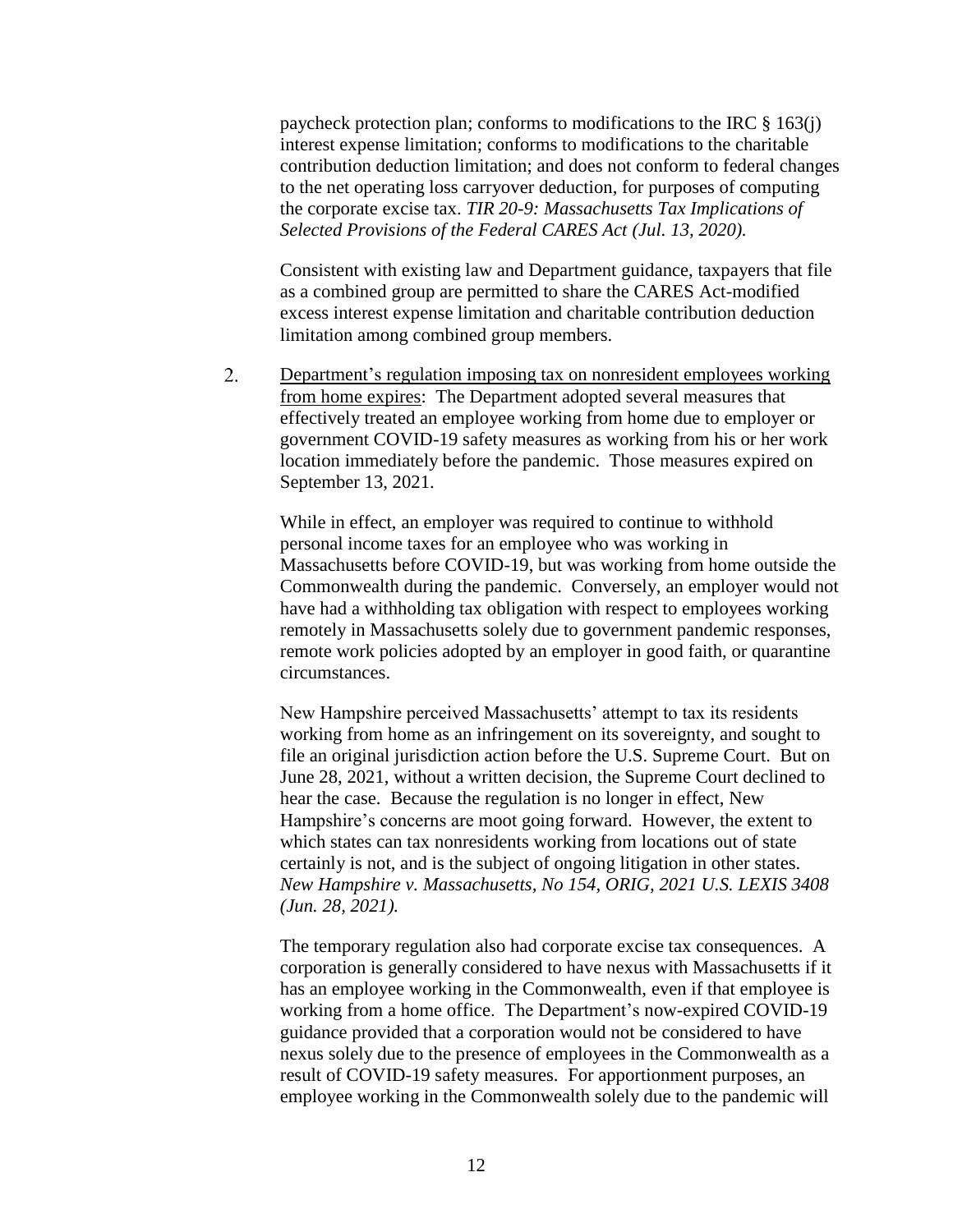not be included in the company's payroll factor numerator, and the presence of business property in the state will not increase the company's property factor numerator. *Proposed Regulation 830 CMR 62.5A.3: Massachusetts Source Income of Non-Residents Telecommuting due to the COVID-19 Pandemic (Jul. 21, 2020); TIR 20-10: Revised Guidance on the Massachusetts Tax Implications of an Employee Working Remotely due to the COVID-19 Pandemic (Jul. 21, 2020).*

- $3.$ Department finalizes Brownfields Tax Credit Regulations: The Department finalized regulations addressing various aspects of the Brownfields tax credit available for costs incurred to remediate and maintain environmentally damaged property in economically distressed areas. The regulations provide rules defining an eligible person that may claim the credit, what constitutes an eligible cost for which a credit may be claimed, credit limitations, credit carryforwards, selling and assigning credits, credit recapture, and appeals procedures for denied credits. *Regulation 830 CMR 63.38Q.1: Massachusetts Brownfields Tax Credit (Jul. 23, 2021).*
- Department adopts hybrid separate company/combined group approach to  $4.$ federal interest expense limitation: On December 19, 2019, the Department finalized a TIR addressing the application of the new federal interest expense limitation introduced by the TCJA to Massachusetts corporate excise taxpayers. New IRC § 163(j) generally limits a corporation's deductible interest to business interest income plus 30% of adjusted taxable income (generally, taxable income before NOL, interest, and depreciation).

First, the draft TIR recognizes that Massachusetts follows the interest expense limitation as a result of using federal gross income and federal deductions as the starting point for the corporate excise tax. The TIR then states that taxpayers must compute the interest expense limitation on a separate company basis. To the extent that a separate company's interest expense is limited, the company can share that interest expense with other members of its combined group to the extent that other members have an excess interest expense limitation. The TIR also provides special rules for carrying interest expense forward, and to account for interest expense carryforwards when a combined group member leaves or enters the group.

The Department's proposed approach is generally taxpayer friendly. First, by testing the limitation on a separate-company basis, taxpayers get the benefit of applying the small business exemption on a separate company (rather than combined group) basis. As a consequence, any combined group member with gross receipts of \$25 million or less will not be subject to the limitation. Second, by allowing group members to share excess interest expense among group members, taxpayers get the benefit of effectively testing the limitation on a combined group basis. Third, the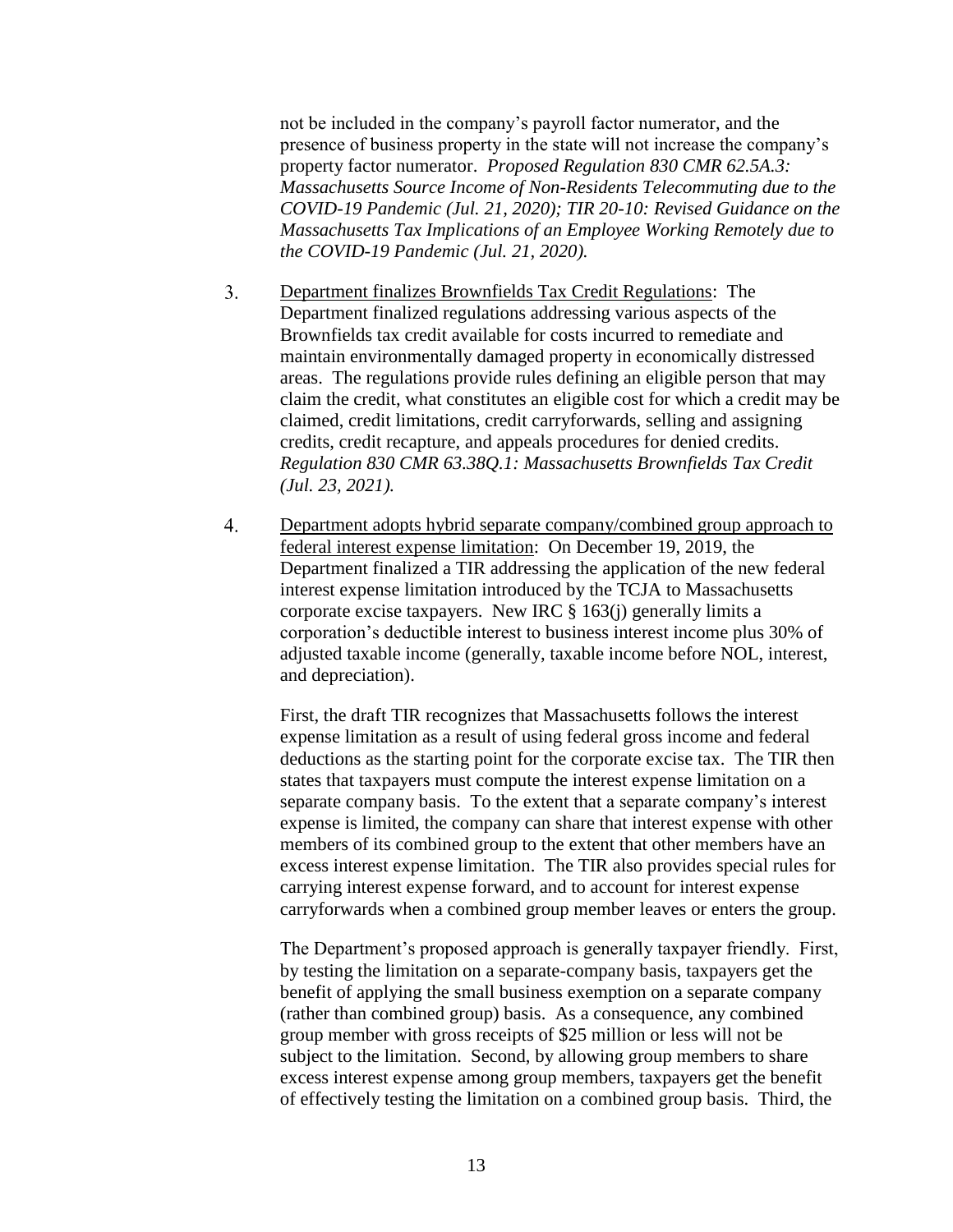draft TIR states that taxpayers must reduce interest expense by the amount of any add back before applying the interest expense limitation. Applying add back before the interest expense limitation should generally result in less interest expense being denied than would be the case if the interest expense limitation were applied before add back. *TIR 19-17: Application of IRC § 163(j) Interest Expense Limitation to Corporate Taxpayers (Dec. 18, 2019).*

Department guidance on deemed repatriation provides relief to taxpayers: Massachusetts issued two TIRs addressing deemed repatriation income under IRC § 965, and GILTI under IRC § 951A, providing relief to taxpayers. First, on May 5, 2018, Massachusetts issued TIR 18-4 providing that the Department will not impose estimated tax penalties to the extent the underpayment of estimated tax is due to an increased tax liability resulting from the deemed repatriation income under IRC § 965.

Second, on September 11, 2018, the Department issued emergency regulation § 58.2.1 providing that deemed repatriated income and GILTI will not be considered in qualification as a "manufacturing corporation" entitled to special tax benefits (*e.g*., certain property and sales and use tax exemptions). The emergency regulation provides that taxpayers will not lose their status as manufacturing corporations simply because of the deemed repatriation or GILTI inclusions. *TIR 18-4: Estimated Tax Penalty Relief for Corporations Affected by the Transition Tax on Deferred Foreign Earnings (May 5, 2018); Emergency Regulation 830 CMR 58.2.1: Manufacturing Corporations (September 11, 2018).*

6. Department guidance on deemed repatriation and GILTI raises alternative apportionment questions: On August 8, 2019, the Department issued TIR 19-11 addressing the international provisions of federal tax reform. (The TIR updates the Department's prior guidance, TIR 18-11, issued on October 4, 2018, to reflect legislation enacted on October 23, 2018.) The TIR suggests that taxpayers cannot claim alternative apportionment for dividends, subpart F inclusions, deemed repatriation income, or GILTI. To the extent that the TIR reaches that conclusion, we disagree.

The TIR concludes that the deemed repatriation amount is not included in the sales factor because the deemed repatriation "does not implicate" a taxpayer's apportionment. The Department reasons that the 5% portion of the deemed repatriation not covered by the Massachusetts DRD is intended as an expense disallowance and, in general, an expense disallowance does not implicate apportionment. Rather than supporting the Department's conclusion, the TIR relies on statutory authority that supports the opposite conclusion. G.L. c. 63, § 30.4 states that the inclusion is "in lieu of"—i.e., is not—an expense disallowance. Under this view, a taxpayer should not be foreclosed from petitioning the Department or courts for alternative apportionment if the lack of sales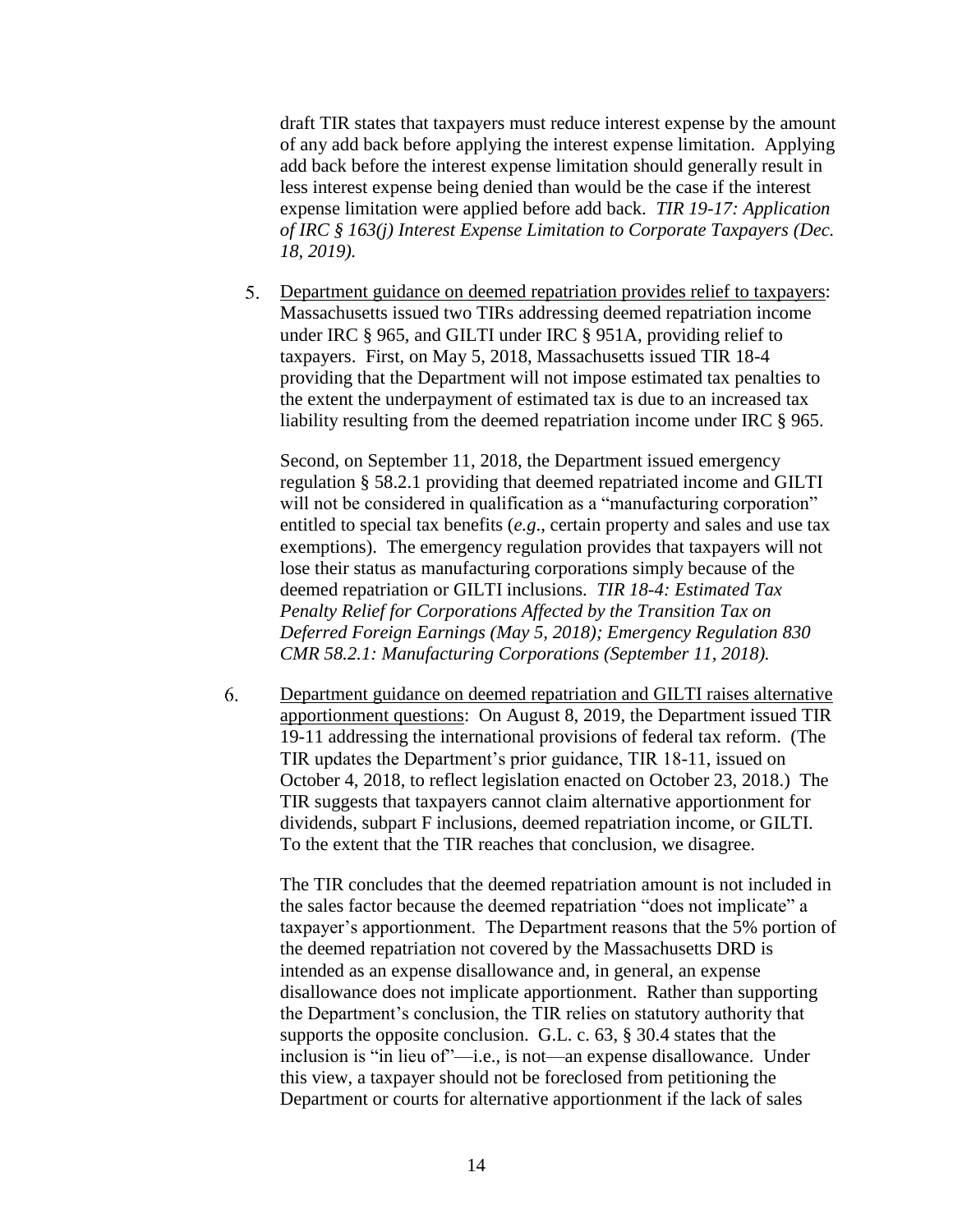factor representation for the deemed repatriation (or GILTI or Subpart F) results in distortion. *TIR 19-11: Legislation Impacting the Massachusetts Tax Treatment of Selected International Provisions of the Federal Tax Cuts and Jobs Act (August 8, 2019).*

Massachusetts conforms to federal treatment of investments in qualified opportunity zones: On June 17, 2019, the Department issued TIR 19-7 addressing Massachusetts' treatment of investment in qualified opportunity zones ("QOZ"). The TCJA created QOZs as a new incentive to invest in areas identified as economically distressed or low-income. To claim a benefit, a taxpayer must invest in a qualified opportunity fund. A qualified opportunity fund is an investment vehicle organized to hold assets in areas designated by the U.S. Department of Treasury as a QOZ. The new federal rules allow certain investors to defer certain capital gains by reinvesting proceeds in a qualified opportunity fund. Gain on reinvested proceeds are then deferred until the taxpayer sells its investment in the qualified opportunity fund, or December 31, 2026. Moreover, any appreciation in an interest in a qualified opportunity fund may be excluded from income when the interest is ultimately sold.

The TIR states that for corporate excise purposes, Massachusetts follows the federal QOZ rules as a result of using federal gross income as the income tax base starting point. As of this writing, there were 138 designated zones across the Commonwealth. *TIR 19-7 Massachusetts Treatment of Investments in Qualified Opportunity Zones (June 17, 2019).*

Department issues guidance for taxpayers changing from accrual to cash method of accounting: On May 14, 2019, the Department issued TIR 19-6 providing guidance to corporate excise taxpayers who change their federal income tax method of accounting. The TIR was issued because of a change made by the TCJA that allows taxpayers with average gross receipts of \$25 million or less to use the cash method of accounting. (Before the TCJA, the threshold was \$5 million).

The TIR states that because business corporations determine their Massachusetts tax base by reference to federal gross income, a corporation that changes its federal accounting method must likewise change its Massachusetts corporate excise tax accounting method and file IRS Form 3115 with its Massachusetts return.

The TIR also addresses Massachusetts' conformity to the IRC rules that account for any duplication or omission from income as a result of an accounting method change. The TIR states that Massachusetts conforms to the federal accounting method change adjustments to the income tax base because Massachusetts conforms to the federal definition of gross income. However, Massachusetts does not conform to the federal accounting method change adjustments to a person's federal tax liability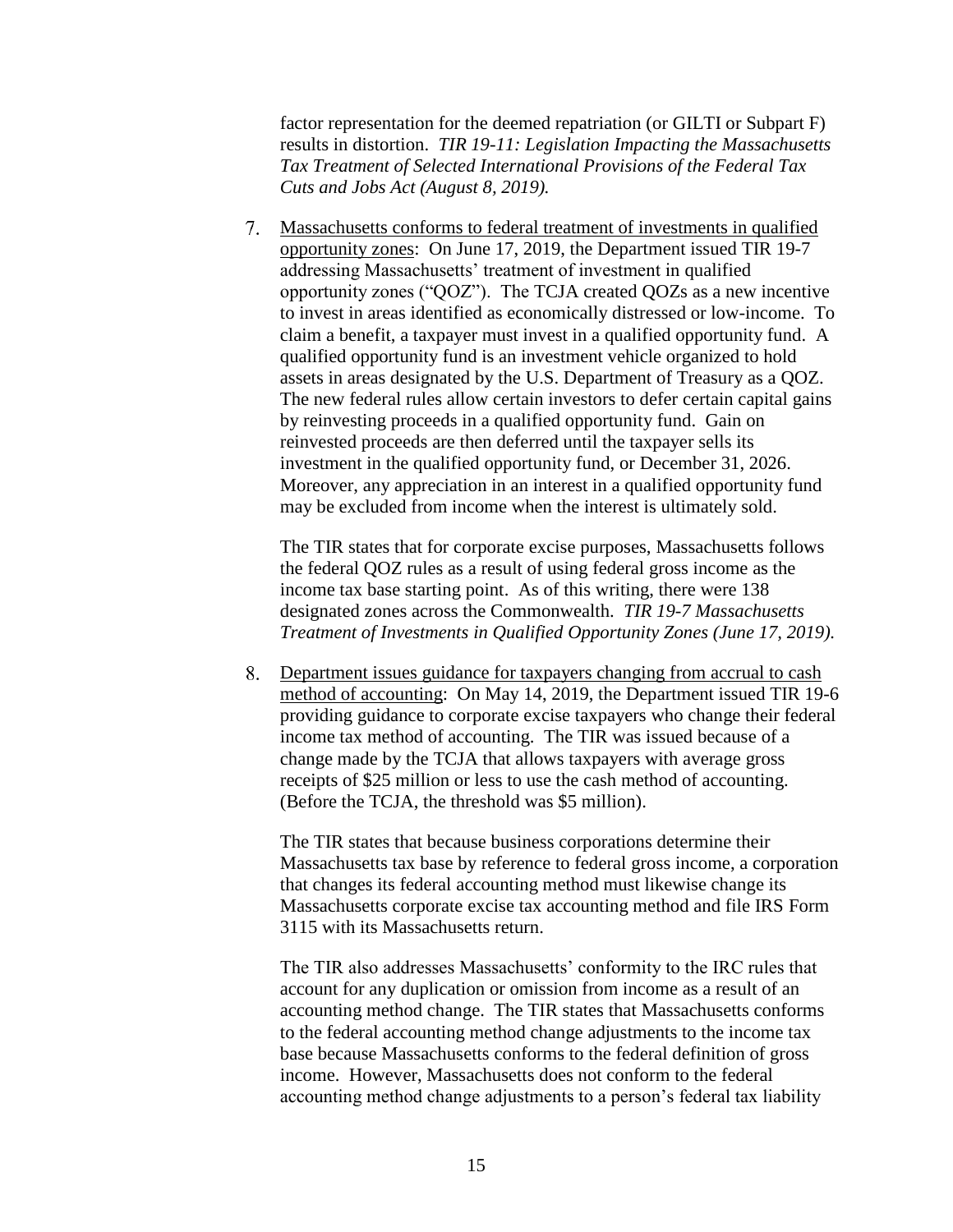because such adjustments are not reflected in federal gross income, and thus, not reflected in the Massachusetts tax base. *TIR 19-6: Impact of the Federal Tax Cuts and Jobs Act on a Taxpayer's Overall Method of Accounting for Massachusetts Purposes (May 14, 2019).*

- 9. Department finalizes changes to NOL regulation: On March 20, 2020, the Department promulgated its revised regulation 830 CMR 63.30.2: Net Operating Loss Deductions and Carryforwards. The revisions modernize the regulation to conform to various statutory changes that have occurred since the regulation was originally promulgated in 1993, including combined reporting and an extended carryover period. The revisions also streamline the regulation by removing references to the separate start-up corporation NOL deduction, and by simplifying the carryforward calculation for losses applicable to a periods before a corporation becomes subject to Massachusetts taxation. A working draft of the regulation was issued in April of 2019, and the regulation was proposed in November of 2019. *830 CMR 63.30.2: Net Operating Loss Deductions and Carry Forward (Mar. 20, 2020)*.
- $10<sub>l</sub>$ Department finalizes amendments to corporate nexus regulations to add language regarding *Wayfair*: On October 18, 2019, the Department promulgated its final amendments to regulation 830 CMR 63.39.1: Corporate Nexus. The process for revising this regulation began on December 19, 2017, when the Department proposed amendments to the corporate nexus regulation. The draft amendments did not make significant substantive changes to the current corporate nexus regulations. Rather, the draft regulation proposed to simplify and modernize the regulation. On May 3, 2019, The Department revised the proposed regulation by adding a paragraph indicating that, consistent with the Supreme Court's decision in *South Dakota v. Wayfair*, a corporation that does not have other nexus-creating contacts with the state will nonetheless have nexus if it has "considerable" in-state sales derived through economic or virtual contacts. The revised proposed regulation also added language to the section discussing the application of P.L. 86-272 to clarify that P.L. 86-272 is not applicable to corporations selling services or licenses of intangible property in Massachusetts and that any activity that is not entirely ancillary to solicitation will exceed the limits of P.L. 86- 272. The Department finalized the regulatory amendment in October, 2019, incorporating the *Wayfair* and P.L. 86-272 language proposed in May 2019. *830 CMR 63.39.1: Corporate Nexus (Oct. 18, 2019).*
- $11.$ Department rules vehicle dealer inventory cannot be excluded from net worth: An S-corporation taxpayer asked the Department to issue a letter ruling that it was entitled to reduce its book value by the value of its inventory of 1,000 to 1,200 vehicles for purposes of the non-income measure of the corporate excise tax.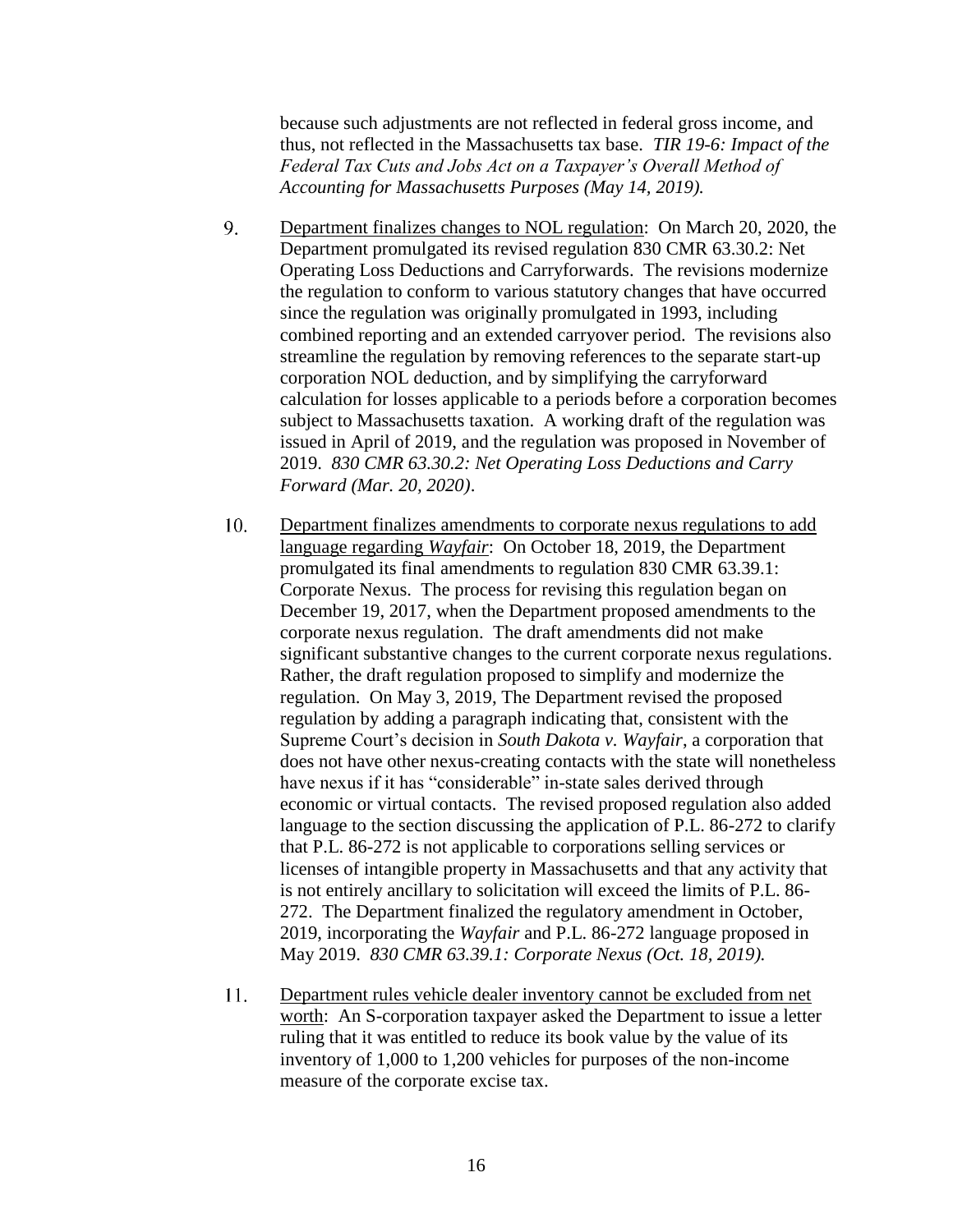Property that is subject to local taxation under the motor vehicle excise tax may be excluded from net worth. And because vehicles registered under the Massachusetts vehicle code are subject to the motor vehicle excise tax, they are generally excluded from net worth. Dealers, however, are subject to special registration and are required to pay an excise tax based on the number of dealer plates issued. A vehicle displaying a dealer's plate is considered to be registered under the vehicle code. In this way, dealers are not subject to the vehicle excise tax, but are permitted to operate their vehicles on the highway.

Even though dealers are subject to a special excise tax, the Department concluded that dealers are not entitled to exclude the value of their vehicles from the book value of their assets because they are exempt from the motor vehicle excise tax. The Department justified this conclusion on the basis that the dealers excise tax is based on the number of dealer plates issued, and has no relation to the number of vehicles owned by the dealer. *Letter Ruling 18-2 (May 16, 2018).*

- D. Hot Issues for 2021
	- 1. Massachusetts resolves case challenging Department's forced inclusion of insurance subsidiary in combined group: It has been common in recent years for the Department to challenge taxpayers' classifications of certain entities for corporate excise tax purposes. The Department has also been aggressive in challenging the classification of corporations as insurance companies. In a case recently resolved without litigation, a taxpayer challenged the Department's ability to deny insurance company treatment to a captive insurer.

The case involves a Massachusetts combined group engaged in the production of scientific and analytical instruments, equipment, software, and reagents used in manufacturing and research and development applications. At audit, the Department asserted that a Bermuda insurance company affiliated with the group was not an insurance company for corporate excise tax purposes and, therefore, required to be included in the combined group for purposes of computing the tax.

Under G.L. c. 63, §  $32B(c)(1)$ , a corporation that qualifies as an insurance company for federal income tax purposes under either Section 816(a) or Section 831(c) of the IRC is excluded from a combined group. In challenging the assessment, the taxpayer is arguing that the insurance company made a valid election under IRC 953(d) to be taxed as US corporation and that such election is only available to insurance companies qualified as such under IRC §§ 801-847. Because the IRS audited the years covered by the Massachusetts audit and did not challenge the entity's status as an insurance company, the taxpayer argued that the insurance-company classification should be followed by Massachusetts.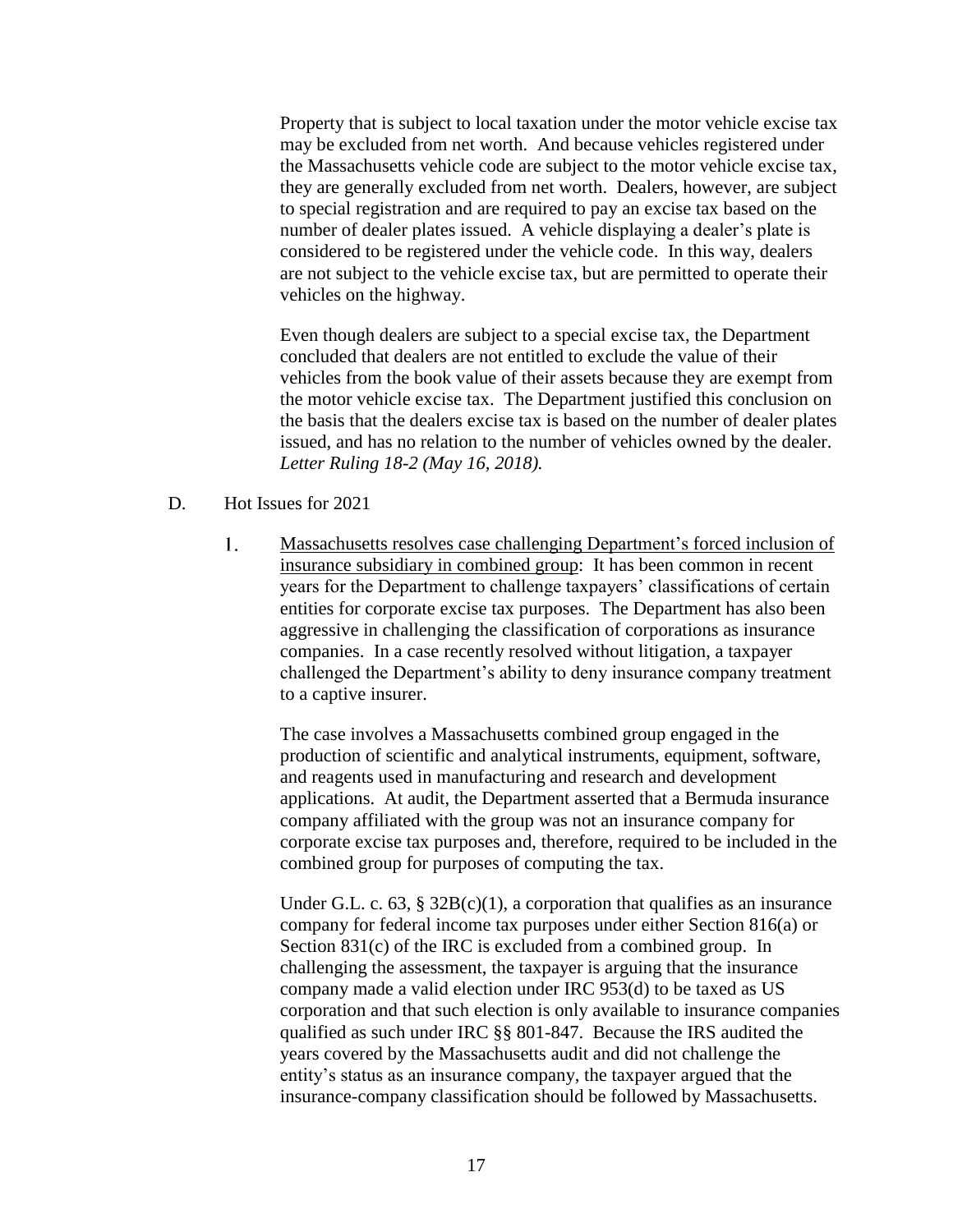In doing so, the taxpayer also directly challenged a Department policy that dates back to 2008. The policy, expressed in TIR 08-11, is that captive insurance companies are generally included in a Massachusetts combined group. The TIR provides no analysis or reasoning in support of this policy. However, the effect of the policy is to create a presumption that all transactions with a captive insurance company have a tax avoidance purpose. The taxpayer argued that the distinction between a captive insurer and a non-captive insurer is not relevant to the statutory analysis used to determine whether a corporation is included in a combined group. The combined reporting statute simply provides that an insurance company qualified under IRC  $\S 816(a)$  or IRC  $\S 831(c)$  is excluded from the combined group.

The case was filed at the ATB and resolved without litigation in 2021.

 $2.$ Massachusetts applies the "duty of consistency" to prevent taxpayer from claiming double-deduction: In a recent case, the Appeals Court found a taxpayer could not change the treatment of a loss-generating transaction in a prior closed year to take, in essence, the same deduction again in the current tax year.

In 2007, the individual taxpayer treated a refinancing of a rental property as a deemed sale and recognized a loss. The taxpayer used that loss to reduce his 2007 and 2008 Massachusetts personal income tax by \$200,000. In 2011, the taxpayer sold the property, which resulted \$365,078 of Massachusetts tax on the gain. The taxpayer then filed a refund claim, on the premise that his treatment of the 2007 sale was erroneous, and as a consequence, he should be entitled to compute his 2011 gain as if the 2007 transaction were not a deemed sale. Changing the treatment of the 2007 transaction would have resulted in the taxpayer recognizing no gain in 2011.

The taxpayer argued that his treatment in the initial 2007 transaction was incorrect because Massachusetts does not recognize fictional or deemed transactions. The ATB disagreed, and held that the taxpayer's treatment on his 2007 return was correct. As a consequence, his 2011 gain could not be recomputed as if the 2007 transaction did not happen, and he was not entitled to a refund.

The Appeals Court affirmed on an alternative basis. Rather than determine whether Massachusetts recognized the 2007 transaction as a deemed sale, the court adopted the federal doctrine of "duty of consistency" to disallow the treatment sought by the taxpayer. The court established the duty applies when a taxpayer makes representations in one year that produces a tax benefit, the Commissioner acquiesces to or relies on those representations, and the taxpayer attempts to change the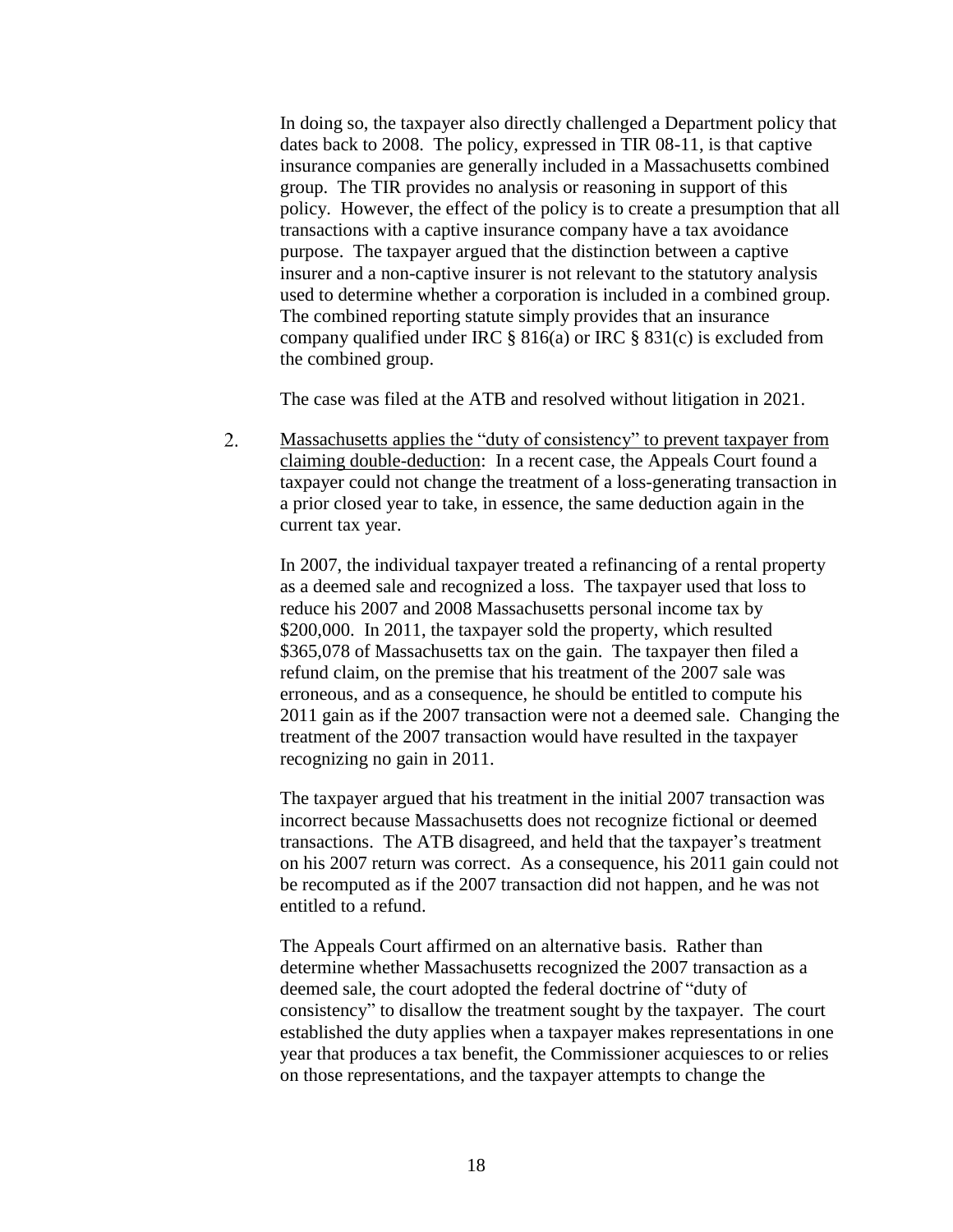representation or characterization in a way that harms the commissioner due to the statute of limitations.

The adoption of the duty of consistency may give taxpayers the ability to argue that the Department should be held to the same standard in the opposite situation—for example, if a taxpayer improperly recognizes *gain* in an earlier closed year and the Commissioner seeks to disallow a related loss in a later open year. *Pogorelc v. Commissioner, 98 Mass. App. Ct. 41 (2020).*

 $3.$ Department's position that taxpayers must include foreign tax credit grossup in Massachusetts income susceptible to challenge: TIR 19-11, addressing the international provisions of federal tax reform, takes the position that taxpayers must include the foreign tax credit gross-up under IRC § 78 in Massachusetts income (subject to Massachusetts' 95% DRD). The TIR instructs taxpayers that failed to include in income the gross-up relating to the deemed repatriation to amend their returns. In our view, taxpayers may be able to take the position that the Massachusetts Constitution prohibits the Commonwealth from taxing the gross-up because the gross-up is fictional or phantom income.

A taxpayer who elects to claim a federal foreign tax credit for Subpart F income, deemed repatriation income, or GILTI is required to include the amount of foreign taxes paid on that income in its federal gross income. This fictional inclusion is referred to as the IRC § 78 foreign tax credit "gross-up", and is required solely to properly compute the benefit of the foreign tax credit. Massachusetts does not provide a foreign tax credit, but still taxes 5% of the gross-up. We would argue that the inclusion of any portion of the gross-up in Massachusetts taxable income would violate the Massachusetts Constitution because the gross up is not "income." The SJC has interpreted Article 44 of the Massachusetts Constitution, which allows the Commonwealth to "levy a tax on income", as a limitation on the Commonwealth's taxing power. *See Bill DeLuca Enterprises, Inc. v. Commissioner of Revenue*, 431 Mass. 314 (2000) ("'income' must be rationally construed and not stretched to include purely theoretical as distinguished from practical conceptions. Income as a subject to taxation imports an actual gain."). Taxpayers that did not include the gross-up on their original returns should consider whether amending their return is necessary. Taxpayers that did include the gross-up on their original return may be entitled to a refund.

 $4.$ Department Treats "Check-the-Box" Election as a "Sham" and Ignores Federal Disregarded Entity Treatment: In a pending ATB case, the Department's broad application of the sham transaction doctrine is coming under attack. The Department of Revenue ("Department") has a long history of asserting the sham transaction doctrine against taxpayers. A recent petition filed with the ATB demonstrates that the Department is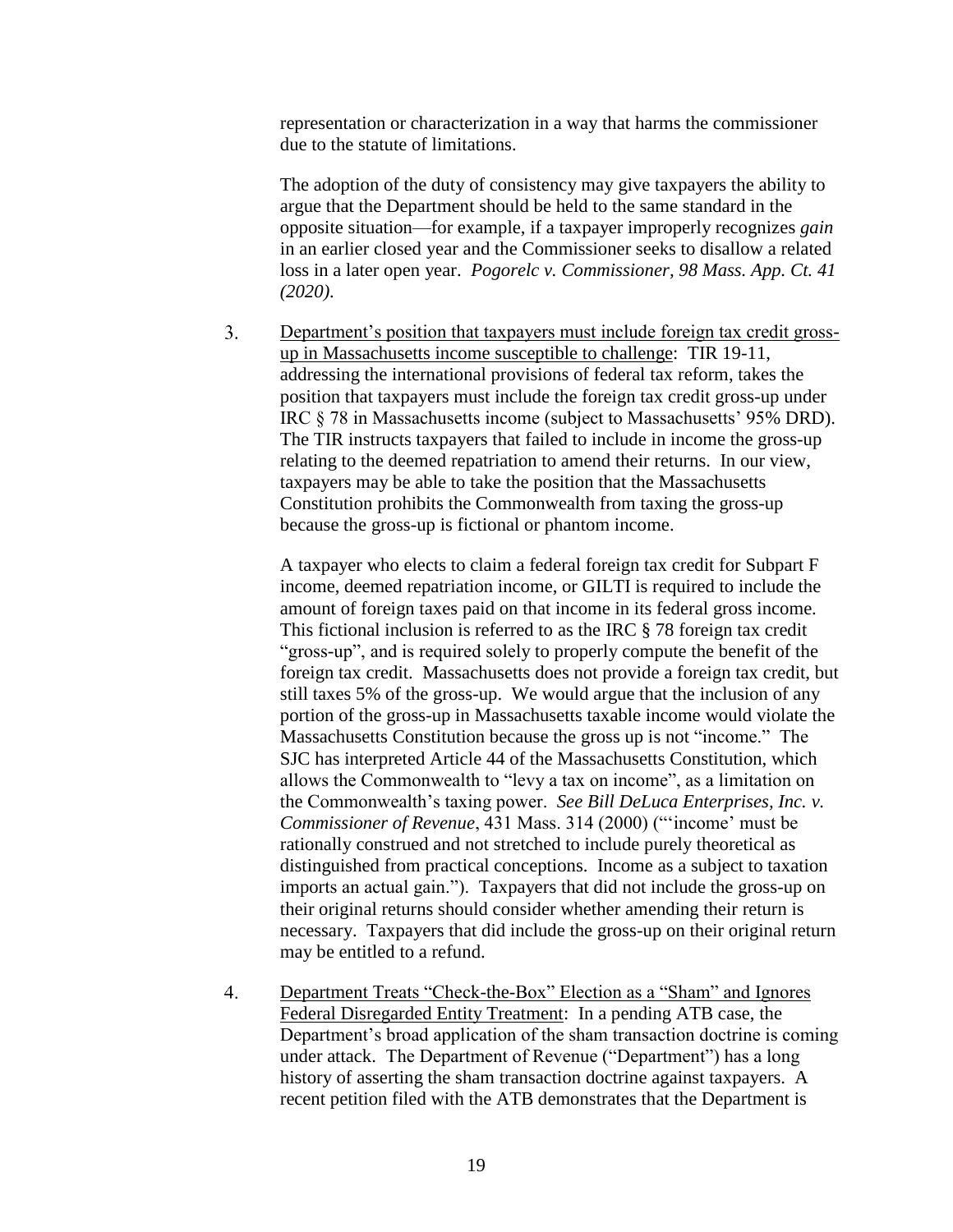now taking the position that it can ignore a federal election made by a foreign entity to be disregarded as a separate entity from its owner, on the basis that the election was a "sham". If the Department's position is upheld, it could have sweeping implications for any taxpayers that have structured their business operations in a way that had the effect of reducing their corporate excise tax liability.

The taxpayer involved is a parent holding company for a group of U.S. and foreign corporations. The holding company was formed in 2006 in connection with a corporate spin-off transaction. As part of the spin-off, the holding company elected to treat an entity incorporated and doing business in Portugal as a disregarded entity for U.S. federal income tax purposes.

The Department audited the holding company's 2009 corporate excise tax return. Although the holding company did not have any property, payroll, or sales of its own, the Portuguese subsidiary's factors were included in its apportionment fractions because the Portuguese subsidiary was a disregarded entity. This treatment was consistent with G.L. c. 63 § 30, which provides that "without limitation, all income, assets, and activities of [a disregarded entity] shall be considered to be those of the owner."

The Department applied the sham transaction doctrine to compute the holding company's apportionment fractions without taking into account the factors of the Portuguese subsidiary. Because the holding company had no property, payroll, or sales of its own, and had its headquarters in Massachusetts, ignoring the factors of the Portuguese subsidiary had the effect of increasing the holding company's Massachusetts apportionment from 0% to 100%.

The Department's application of the sham transaction doctrine in this instance seems aggressive. Although G.L. c. 62C § 3A places the burden on the taxpayer to demonstrate by clear and convincing evidence whether a transaction has a non-tax business purpose and economic substance, the burden is on the Commissioner to show that its adjustment was an "application of the sham transaction or any other related tax doctrine".

There is little support for applying the sham transaction doctrine to a "check-the-box" election. The federal entity classification regulations, Treas. Reg. § 301.7701-3(a), simply state that such elections are authorized "for federal tax purposes." Moreover, the U.S. Tax Court has explicitly held that a business purpose is not required for a "check-the box" election. As we move into 2021, it will be interesting to see if the ATB criticizes the Department's broad use of the sham transaction doctrine in this instance.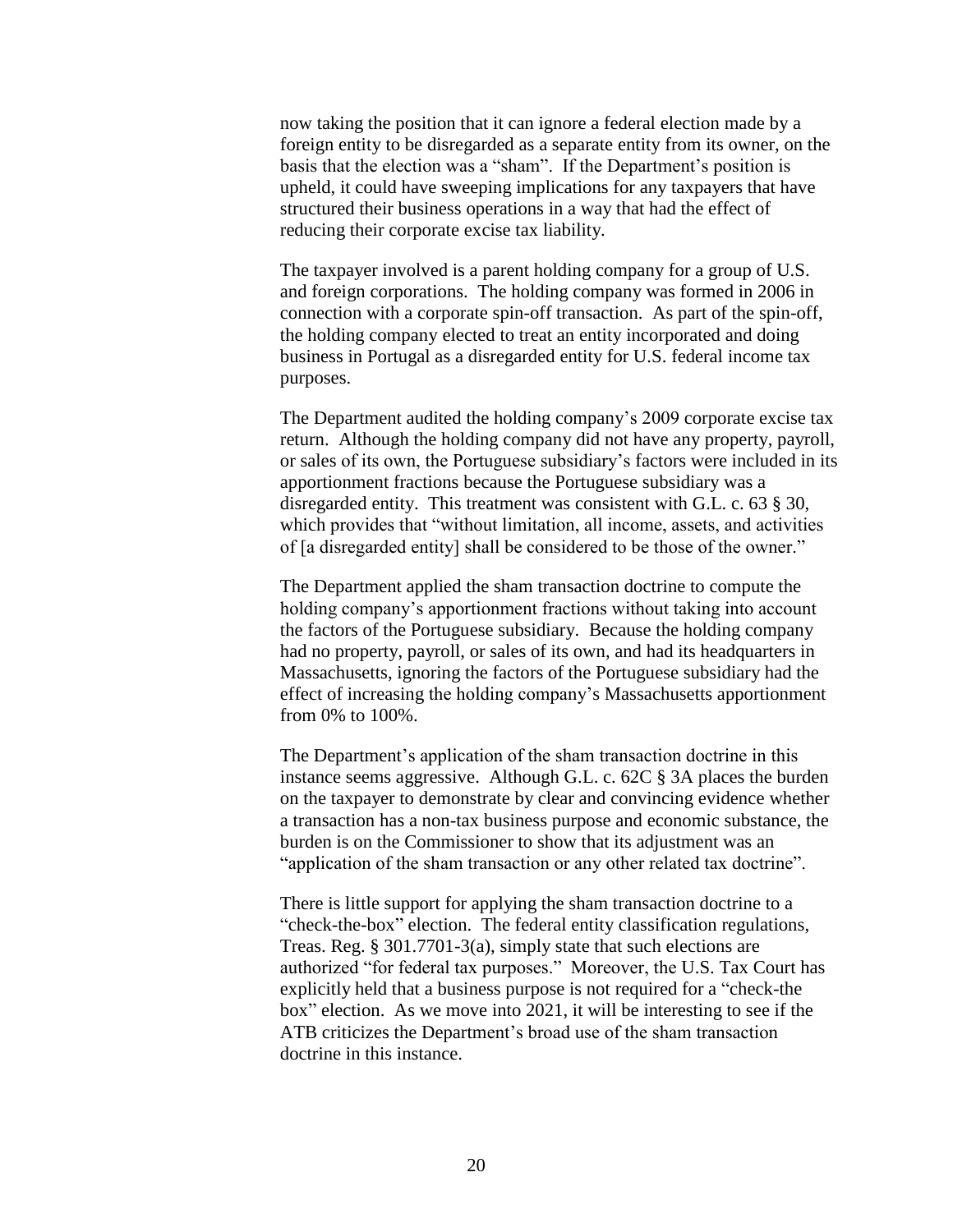$5.$ Department Applies Sourcing Rule for Licensing Intangible Property to the Sale of Digital Goods: A case pending at the ATB, involves a Department assessment of additional corporate excise tax against for the 2010 through 2013 tax years by recharacterizing a corporation's receipts from the sale of music, books, videos, and applications sold on its digital platforms (e.g., iTunes and the app store) as receipts from the licensing, rather than the sale, of intangibles. Consequently, the Department sourced the receipts based on the location of use, rather than the location of the income producing activity determined based on the corporation's costs of performance.

Under the corporate excise tax statute applicable to the tax years at issue, a taxpayer was required to source receipts from sales, other than sales of tangible personal property, to Massachusetts if the greater proportion of the income producing activity occurred in Massachusetts, based on the location of the costs of performance. Under that rule, receipts from sales of intangibles were sourced to Massachusetts only if the taxpayer incurred the greatest proportion of its costs attributable to delivering the intangible in Massachusetts. However, the statute also included a presumption that the income producing activity of a taxpayer licensing the right to use intangible assets occurred at the location where the use of the intangibles occurred (generally, this was the customer location).

In this case, the Department is taking the position that the corporation's receipts from its sales of digital goods were receipts from licensing intangible property through its platforms, and therefore, such receipts should be sourced to the location of the customer. By treating sales of music, books, videos, and applications purchased on digital platforms as licensing transactions the Department is effectively sourcing the receipts from such sales on a market basis for tax years before Massachusetts' market sourcing legislation became effective. (The legislation was effective for tax years beginning on/after January 1, 2014.) This issue impacts taxpayers with receipts from the sale of electronically delivered goods that have open tax years before 2014.

6. Department Taking Position that "Wrap Fees" are not Mutual Fund Sales: The Department assessed additional corporate excise tax against an investment advisor on the theory that "wrap fees" received by the advisor should be sourced to Massachusetts for apportionment purposes, because these fees did not qualify as receipts from mutual fund sales.

For corporate excise tax purposes, Massachusetts requires a mutual fund sales corporation to apportion its income from mutual fund sales using a single sales factor formula. A mutual fund service corporation is a corporation that generates more than half its gross income from mutual fund sales. Mutual fund sales are defined to include the provision of management, distribution or administration services to or on behalf of a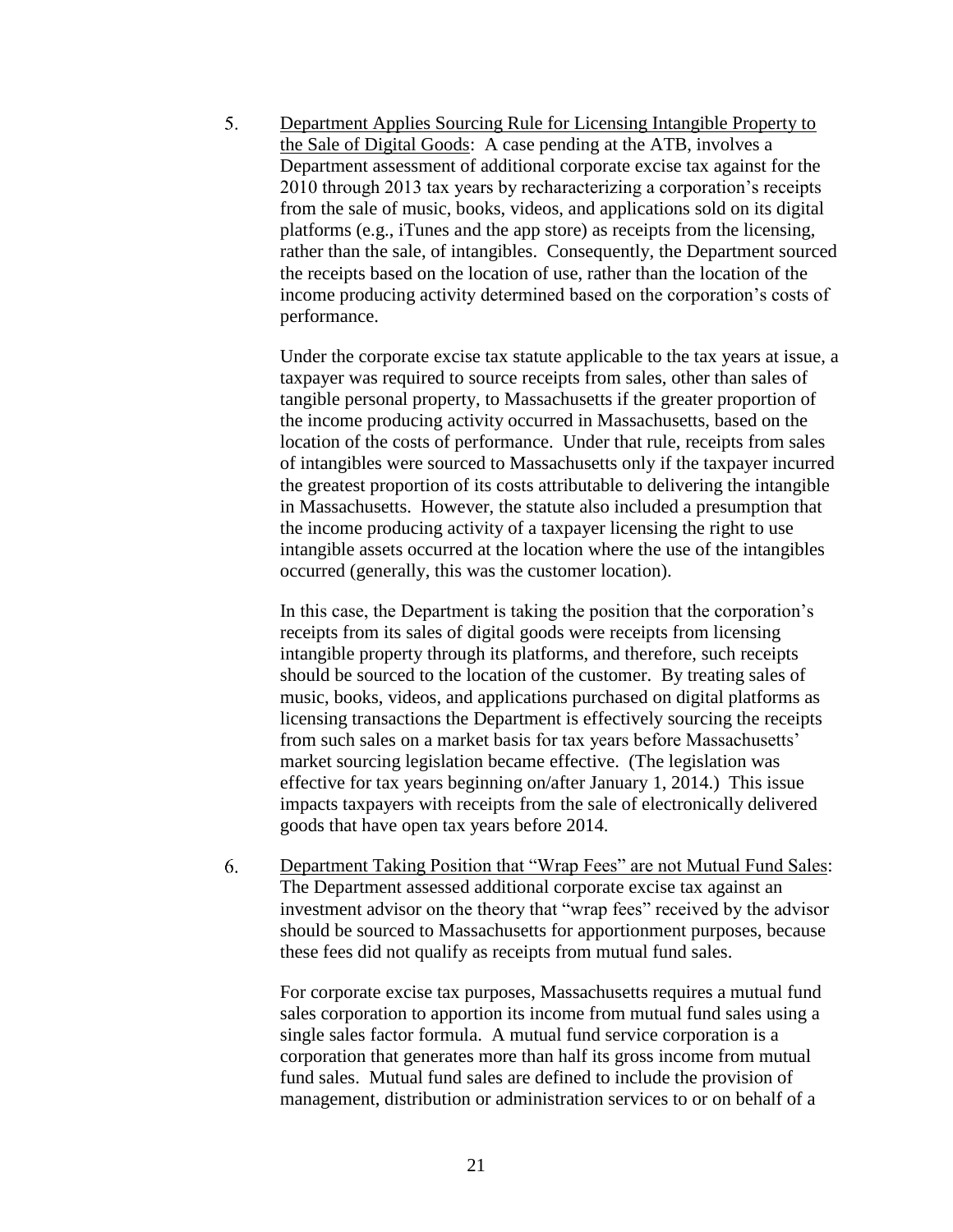regulated investment company ("RIC"). (A RIC is an investment vehicle, commonly referred to as a "mutual fund," that qualifies for special treatment under the IRC.) Under G.L. c. 63 § 38(f), a mutual fund sales corporation sources its receipts from mutual fund sales based on the domicile location of the RIC shareholders.

In a pending case at the ATB, an investment advisor takes the position that the wrap fees qualified as receipts from mutual fund sales, because the fees were effectively earned by advertising, marketing, and selling mutual funds shares. Rather than treating the advisor's wrap fees as receipts from mutual fund sales, the Department treated the fees as receipts from services. Consequently, the Department did not classify the advisor as a mutual fund service company, and sourced the advisor's receipts to Massachusetts using the costs of performance sourcing rule (which was still in effect for the tax years at issue). This resulted in the advisor apportioning 100% of its income to Massachusetts.

 $7.$ Auditors continue to aggressively challenge classification of intercompany liabilities: Taxpayers continue to face audit challenges regarding (1) interest deductions for interest paid to foreign affiliates that are not members of the unitary combined group and (2) the classification of liabilities to affiliates as "true debt" for net worth purposes.

A recently resolved case at the ATB highlights the issue. In the appeal, members of an affiliated group borrowed funds from a Hungarian affiliate and deducted interest paid to the affiliate in computing the group's combined income. The group claimed an exception to addback on interest paid to the Hungarian affiliate because Hungary has a comprehensive income tax treaty with the United States, the Hungarian affiliate was not a controlled foreign corporation, and the interest was deductible for federal income tax purposes. The debtor entity also deducted the value of the loan to the affiliate when computing its net worth. At audit, the Department challenged the treatment of the intercompany debt owed to the Hungarian affiliate, arguing it was not "true debt." As a result, no deduction was allowed for the interest paid to the Hungarian affiliate for purposes of computing the group's combined income, and the obligation was not treated as a liability for purposes of computing net worth.

The case illustrates that even taxpayers with seemingly strong facts supporting an addback exception and deduction for net worth related to intercompany liabilities should expect pushback at audit, and therefore, should be sure to maintain sufficient documentation to show that an intercompany obligation is true debt, and that any interest paid to a foreign affiliate is eligible for an addback exception.

8. Department argues it can reduce a taxpayer's NOL generated in a tax year that is otherwise closed by statute: A telecommunications company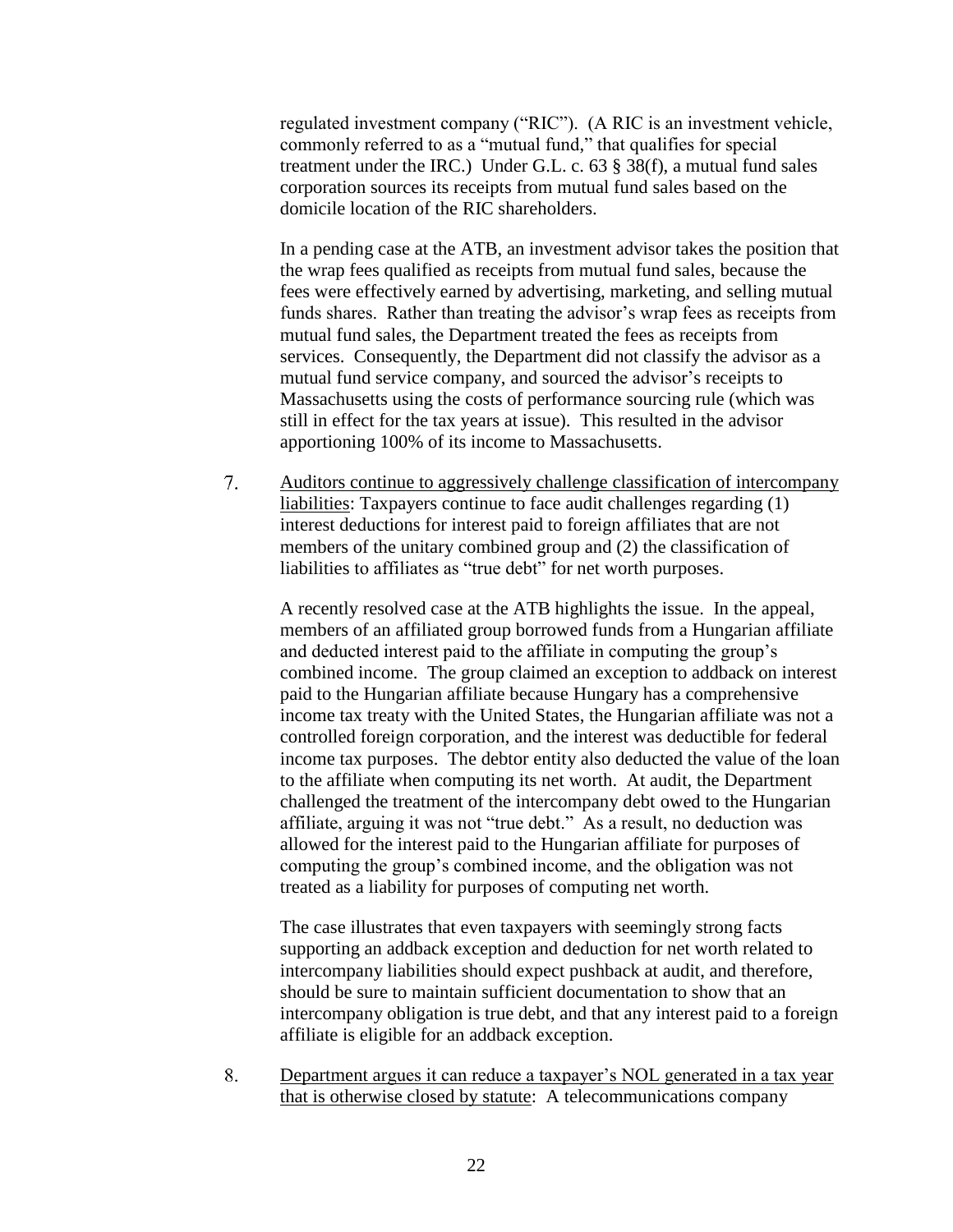audited for the 2007–2009 period had an NOL carryforward that it applied to reduce Massachusetts taxable income for years during the audit period. As a result of the audit, the Department disallowed the interest deductions claimed for payments to affiliates under a cash management arrangement during otherwise closed tax years, resulting in a reduction of the taxpayer's claimed deduction for NOL carryforwards during the years included in the audit. In effect, the Department conducted an audit of a year that would otherwise have been closed by statute, in order to make adjustments that could be carried forward to open tax years.

The taxpayer argued that the adjustments to its NOL carryforwards were invalid, in part, because the Department did not have the authority to revise its net income (or loss) for years that were otherwise closed by the statute of limitations. The case was recently resolved before the ATB.

The position taken by the Department in this case may present an opportunity for some taxpayers. Taxpayers should consider whether adjustments to otherwise closed tax years could create or increase NOL carryforwards that can be used to reduce taxable income in open tax years.

9. Excess inclusion income for corporations and financial institutions that hold REMIC residual interests: REMICs are essentially pools of mortgages taxed on a pass-through basis for federal income tax purposes. Typically, the holders of the REMIC "residual interests" are not entitled to any payments with respect to their interests until the "regular interests" have been fully satisfied. However, under the federal income tax rules governing REMICs, residual interest holders may still be required to recognize income in years in which they receive no payments with respect to their interests. This "phantom" income recognition is referred to as "excess inclusion income".

Mechanically, excess inclusion income is reported as an annual "true up" to the federal taxable income of a residual interest holder. Thus, REMIC residual interest holders are instructed that the taxable income they report on Line 30 of their federal income tax return (Form 1120) for each year must be no less than the excess inclusion amount. The excess inclusion amount operates as a minimum, or floor, imposed on the calculation of federal taxable income after NOL and special deductions (Form 1120, Line 30).

Many residual holders assume that excess inclusion income must also be included in net income for Massachusetts corporate income tax purposes. However, it is not clear that this treatment is correct. First, as excess inclusion income is not included in gross income for federal purposes, and the starting point for computing net income for Massachusetts corporate excise tax purposes is gross income as defined under the provisions of the IRC, excess inclusion income should not be included in the calculation of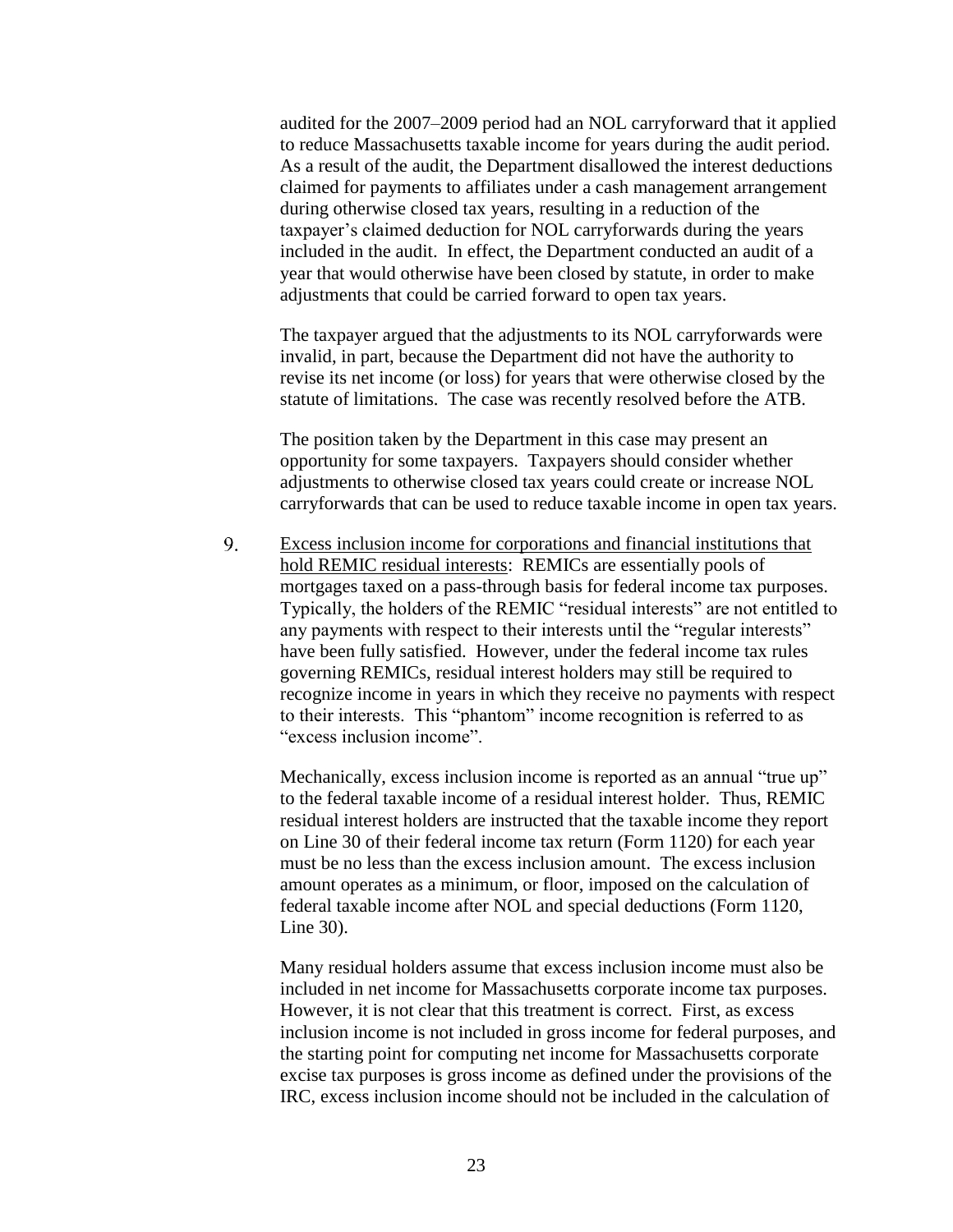Massachusetts net income. Second, Massachusetts courts have long viewed the authorization for the imposition of an income tax in under the Massachusetts Constitution as limited to taxes imposed on "true" income, and have found taxes to be invalid to the extent they are imposed on "fictional" or "paper" income. Excess inclusion income would seem to fall squarely within the scope of fictional income—because it can be recognized by a residual interest holder independent of any distribution, disposition or other realization event.

10. Department argues the creation and sale of intangible property is a qualified manufacturing activity, subjecting the taxpayer to single-factor apportionment: A taxpayer is challenging the Department's position that the creation and sale of intangible property is a qualified manufacturing activity, alleging the Department's policy has historically been to require that a manufacturing corporation must produce tangible property to be considered manufacturing activity.

The Department's argument may have broader implications for taxpayers. For example, under the combined reporting regulations, if a member of the combined group purchases property or services from an affiliated member for resale to a third-party, the sales company determines whether it is classified as a manufacturing corporation by looking to both its own activities and those of the affiliated member.

## **II. Sales and Use Tax**

#### A. Legislative Developments

 $1<sub>1</sub>$ Fiscal year 2021 budget enacted, including accelerated sales tax remittance procedures to require certain third-party processors (e.g., credit card companies) to remit sales tax collected more frequently: On December 11, 2020, Governor Baker signed the FY 2021 budget bill authorizing the Department to require certain vendors to remit sales tax collections earlier. The vendors are be required to remit the collected tax within a time period prescribed by the Department but prior to the monthly returns being due. The new law does not apply to vendors that remitted less than \$100,000 in sales or use tax for the preceding 12 months. The law also imposes a 5% underpayment penalty. This law is similar to the law enacted as part of the FY 2018 budget but later rendered inoperable by the Department's determination that compliance with the law was not cost-effective or feasible within the time prescribed by the legislature. Since FY 2018, several budgets have included provisions that would have enacted similar accelerated remittance procedures. However, previous proposals have been removed in the House and Senate versions of the budget prior to enactment. *H. 5164.*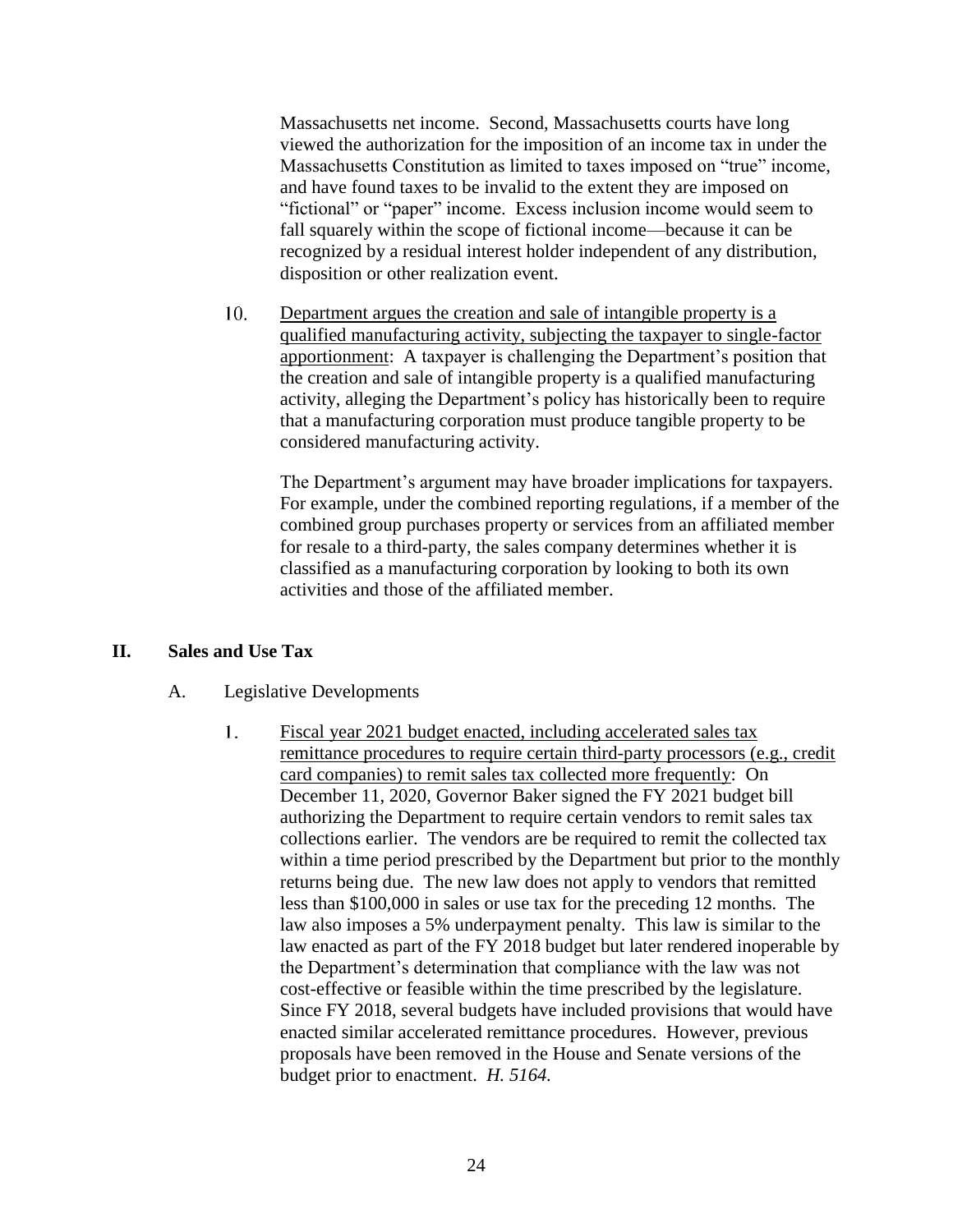- $2.$ The enacted fiscal year 2020 budget imposes sales tax collection responsibilities on remote marketplace facilitators: On January 23, 2019, Governor Charlie Baker introduced House Bill 1 with his proposals for the Commonwealth's fiscal year 2020 budget, including a proposal to impose sales tax collection responsibilities on remote marketplace facilitators. The Governor's proposal was passed by both the House and Senate (despite industry objections) and was included in the final budget bill presented to the Governor. The law was enacted on July 31, 2019 and requires marketplace facilitators to collect sales tax for any sale made by a remote seller on its platform, if the marketplace facilitator's sales in Massachusetts exceed \$100,000 in the current or prior year. There is threshold based on the number of transactions a taxpayer makes in the Commonwealth. If the marketplace facilitator collects, reports, and remits the sales tax under this law, then the sale is not counted for purposes of determining whether the marketplace seller has substantial nexus with the state and thus is required to collect tax on its other sales. The General Assembly empowered the Department to promulgate guidance interpreting the law (*see* Section II.C.2 below). *Chapter 41, Acts of 2019.*
- B. Judicial Developments
	- $1<sub>1</sub>$ SJC Affirms Refunds of Sales Tax Paid on Software Used Outside Massachusetts: On May 21, 2021, the SJC affirmed an ATB decision allowing taxpayers refunds of sales tax paid on software, based on the application of the Commonwealth's multiple points of use (MPU) sourcing rules. The case involved refund claims for tax paid on software purchased by a Massachusetts-based business (Hologic) from three different vendors. In each of the claims, the vendor (on behalf of Hologic) was seeking a refund of sales tax on sales of software to Hologic, based on the application of the Commonwealth's multiple points of use sourcing rules.

Each of the claims involved software downloaded onto a Hologic server located in Massachusetts, but used by Hologic employees located outside of Massachusetts. In each case, the vendor claimed refunds based on the percentage of Hologic users located outside of Massachusetts.

The Department denied the refund claims based on a narrow interpretation of its regulation—830 CMR 64H.1.3(15)(a). Under the Department's view, although Massachusetts has a multiple points of use sourcing rule, the rule was only available to purchasers that provided an exemption certificate to the vendor prior to the date that the tax was remitted to the Commonwealth. The ATB initially decided the case in 2017 and upheld the Department's denial of the refund claims.

However, in March 2019, the ATB, reconsidered and reversed its 2017 decision on its own motion. In the new order (a Rule 33 order), the ATB noted that, although there is a regulation requiring a purchaser of software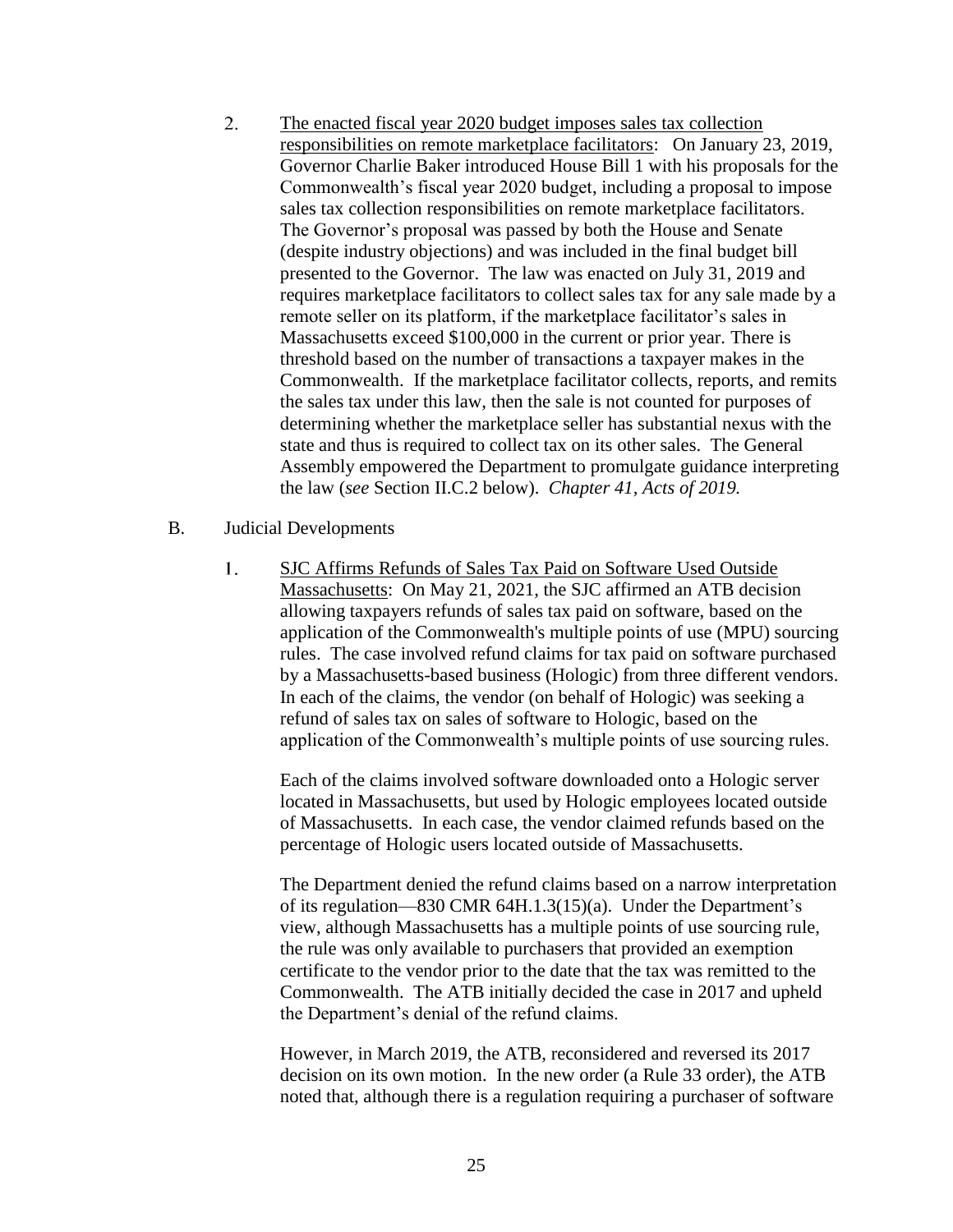to provide the vendor with a multiple points of use exemption certificate prior to the date the vendor remits the sales tax, that regulation also contains provisions that would permit the use of multiple points of use apportionment when no exemption certificate has been provided. The ATB also noted that there is no statutory or regulatory provision specifically barring a refund claim if multiple points of use data is provided to the vendor after remittance of the tax. As a result, the ATB held that the vendors were eligible to apportion the purchase price based on the user location data provided by Hologic and claim a refund, even though no exemption certificate had been provided by Hologic prior to the remittance of the tax.

Following the Rule 33 order, the Commonwealth quickly filed an application requesting that the ATB reconsider its new decision, and the taxpayers filed an opposition to the request for reconsideration. After a hearing on reconsideration, the ATB directed the parties to submit additional information in support of their positions. Finally, after additional submissions by both sides, the ATB denied the Department's motion for reconsideration and published its Findings of Fact and Report in support of its Rule 33 order.

In the Findings of Fact and Report, the ATB concluded that the Department's position requiring the provision of an exemption certificate prior to the remittance of the tax did not supersede the application for abatement process that entitles vendors to claim refunds of sales tax paid on behalf of their customers. In support of this finding, the ATB referenced other regulatory provisions that expressly prohibit taxpayers from seeking abatement in certain circumstances. In addition, the ATB noted that the regulation relied upon by the Department was specifically designed to apply to periods before its promulgation date. This undercut the Department's position that apportioning charges for software based on usage was not possible following the remittance of the tax. In addition, the ATB found the Department's position contrary to Massachusetts' general policy allowing abatement of sales tax paid in the absence of an exemption certificate.

The Department appealed the ATB's decision and the SJC took the case on direct appellate review. The SJC upheld the ATB decision that the Legislature had granted taxpayers a statutory right to apportion sales tax on sales of taxable software used, in part, outside of Massachusetts. Although the Department had been delegated authority to issue regulations implementing this statutory right, the Department could not preclude taxpayers seeking apportionment through the refund process, rather than through the exemption certificate process outlined in the regulations. *Oracle USA, Inc. et al. v. Commissioner of Revenue*, 168 NE.3d 349, (Mass. 2021).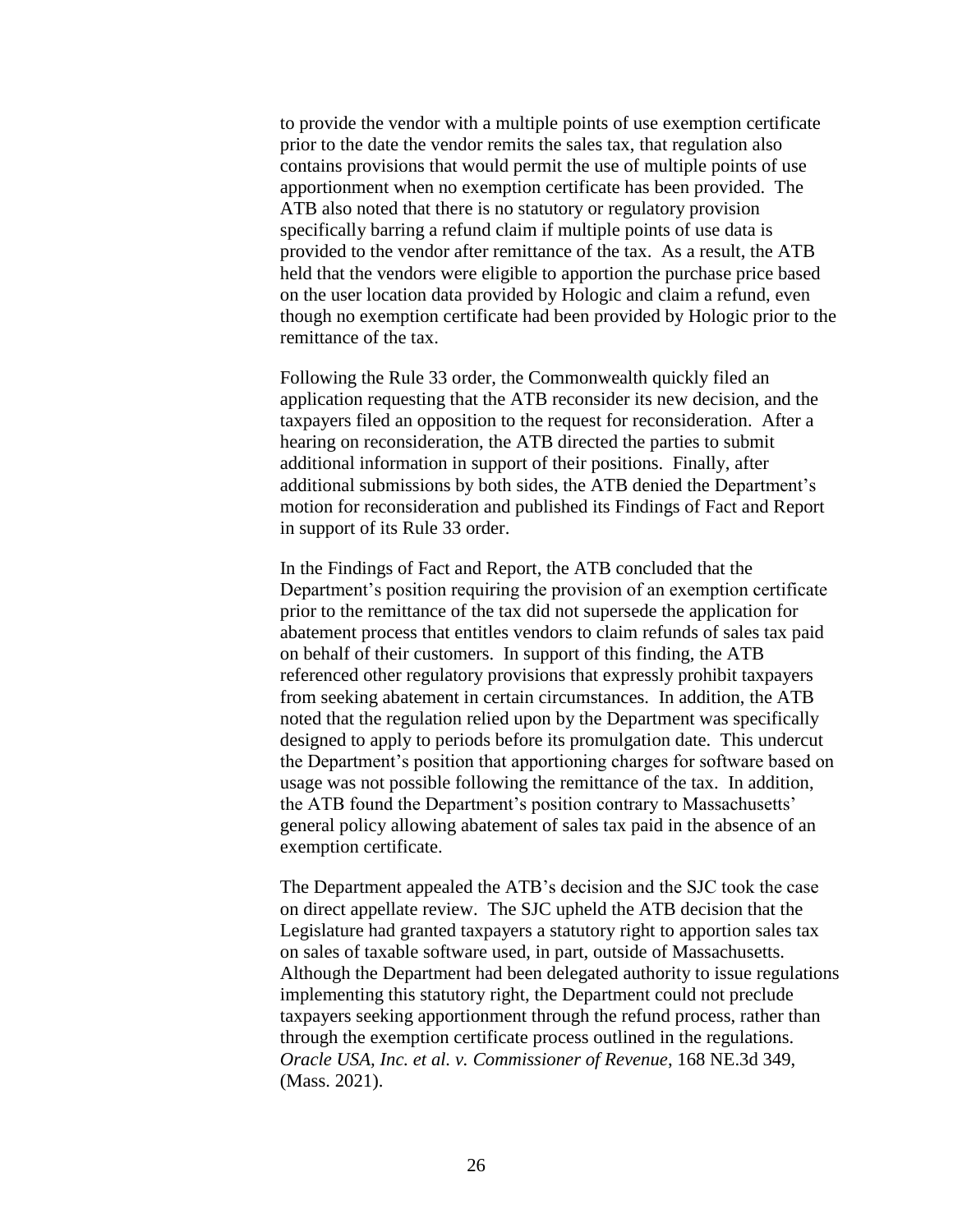$2.$ SJC affirms the ATB's characterization of remote-desktop access services as the taxable use of software: On February 5, 2020, the SJC issued a decision in *Citrix Systems, Inc. v. Commissioner*, affirming the ATB's decision holding that sales of remote-desktop access services were sales of computer software subject to sales and use tax.

Massachusetts characterizes prewritten computer software, regardless of the method of delivery, as tangible personal property that is generally subject to sales and use tax. In 2012, the Department issued several letter rulings extending the tax to reach software as a service or cloud computing transactions where the true object of the transaction was the use of prewritten software. *See, e.g.*, Letter Ruling 12-10 (Sep. 25, 2012). Accordingly, the Department's authority to tax software as a service, application service providers, and computing transactions depends on the transaction's characterization as the use of prewritten software, which may be taxable as tangible personal property, or as a service transaction, which would generally not be taxable (unless it were a telecommunications service).

Citrix's remote-desktop access products provide customers the ability to establish a remote-access connection to a host computer. The SJC concluded that the true object of Citrix customers was the use of prewritten software and therefore, the transactions were transfers of tangible personal property subject to tax. This case was appealed to the SJC on direct review. *Citrix Systems, Inc. v. Commissioner*, 139 N.E.3d 293 (Mass. 2020).

 $3.$ Appeals Court upholds ATB decision granting refund for sales tax charged on wireless data in violation of the ITFA: On September 4, 2020, the Appeals Court affirmed the ATB's grant of a \$20 million sales tax refund to an AT&T subsidiary because charges for wireless data are exempt under the Internet Tax Freedom Act (the "ITFA"). The ITFA generally prevents states from taxing sales of internet access unless (1) the state imposed a tax on internet access before October 1, 1998, or (2) the taxpayer fails to separately state the charge for internet services or offer internet content screening software to customers.

In its decision, the ATB first concluded that Massachusetts did not impose a sales tax on internet access before October 1, 1998. Although internet services were arguably included in Massachusetts' definition of taxable "telecommunications services" in the 1990s, the legislature amended the definition in 1997 to specifically exclude internet access services. Because the legislation was effective retroactively to 1990, and applicable through 1999, there was no sales tax imposed an enforced before October 1, 1998.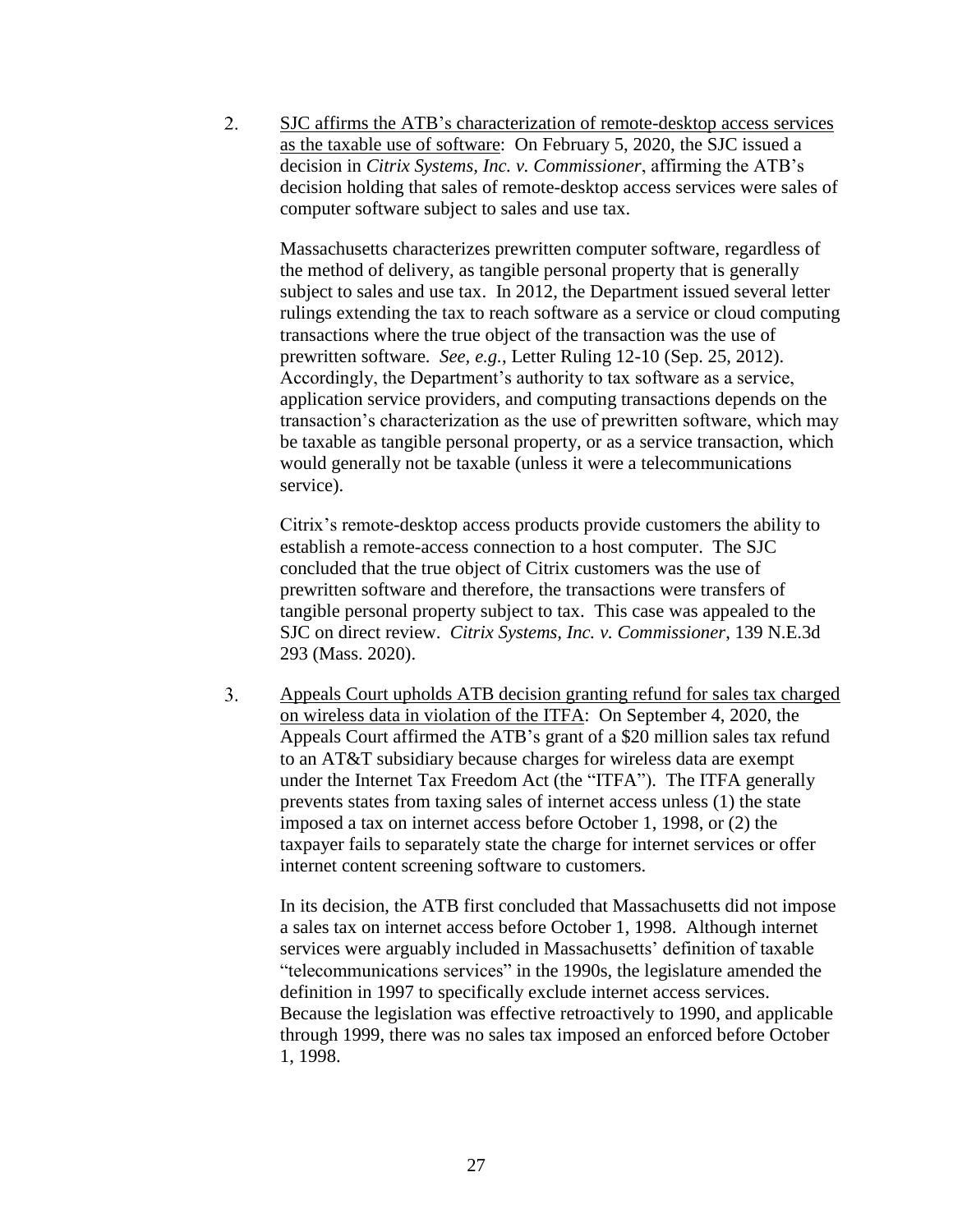Second, the ATB concluded that charges for wireless data constitute "internet access" under the ITFA. The ATB found the taxpayer's witness credible in concluding that data services are synonymous with internet access in the industry. The ATB rejected the Department's argument that the wireless data encompass a broader range of services than internet access, such as ringtones and application upgrades. On this point, it is worth noting that the ATB's decision was highly critical of the Department's expert witness. Although he was a licensed engineer in the field of electrical engineering and computing, he was unable to establish a credible foundation for his base of knowledge related to the internet. Unlike the taxpayer's witness who had extensive industry experience, the Department's witness supported his testimony with references to unverified internet sources (including Wikipedia) and generic references to textbooks.

Third, the ATB concluded that the taxpayer provided its customers internet content screening required by the ITFA. While the screening was not available to certain customers because of internet technology limitations of their phones, the ATB found that the taxpayer satisfied the requirement because it offered and advertised the service.

Finally, the ATB addressed the Department's argument that a refund was improper because the taxpayer could not ensure that the refunded tax would be issued to customers. Under the terms of a separate class action settlement agreement entered into by the taxpayer in 2011 to settle litigation for over collection of sales tax in violation of the ITFA across the country, the company was required to deposit the refunded tax into the class action settlement fund. The ATB rejected the Department's argument, finding that the settlement fund contained a mechanism to ensure that AT&T would not retain any of the proceeds, and they would be equitably distributed to affected customers.

In affirming the ATB, the Appeals Court focused primarily on the Departments assertion that the taxpayer did not "offer" content screening software as required by the ITFA and thus, the transactions fell outside of the ITFA's preemption of Massachusetts sales tax. The Appeals Court found that, based on the evidence presented, it was reasonable for the ATB to conclude that AT&T met the requirements of the ITFA, even though content screening was not available for all devices that could be purchased with a service plan. *New Cingular Wireless PCS LLC v. Commissioner of Revenue*, ATB Docket No. C321816 (Jun. 21, 2018), *affirmed* 154 N.E.3d 947 (Mass.App.Ct. 2020).

 $4.$ Appeals Court affirms ATB's decision for taxpayer in sales tax holiday dispute: On June 26, 2020, the Appeals Court issued its decision in *Jordan's Furniture, Inc. v. Commissioner*. The case involved the sales tax holiday weekends enacted by the Legislature in 2010, 2011, and 2012. A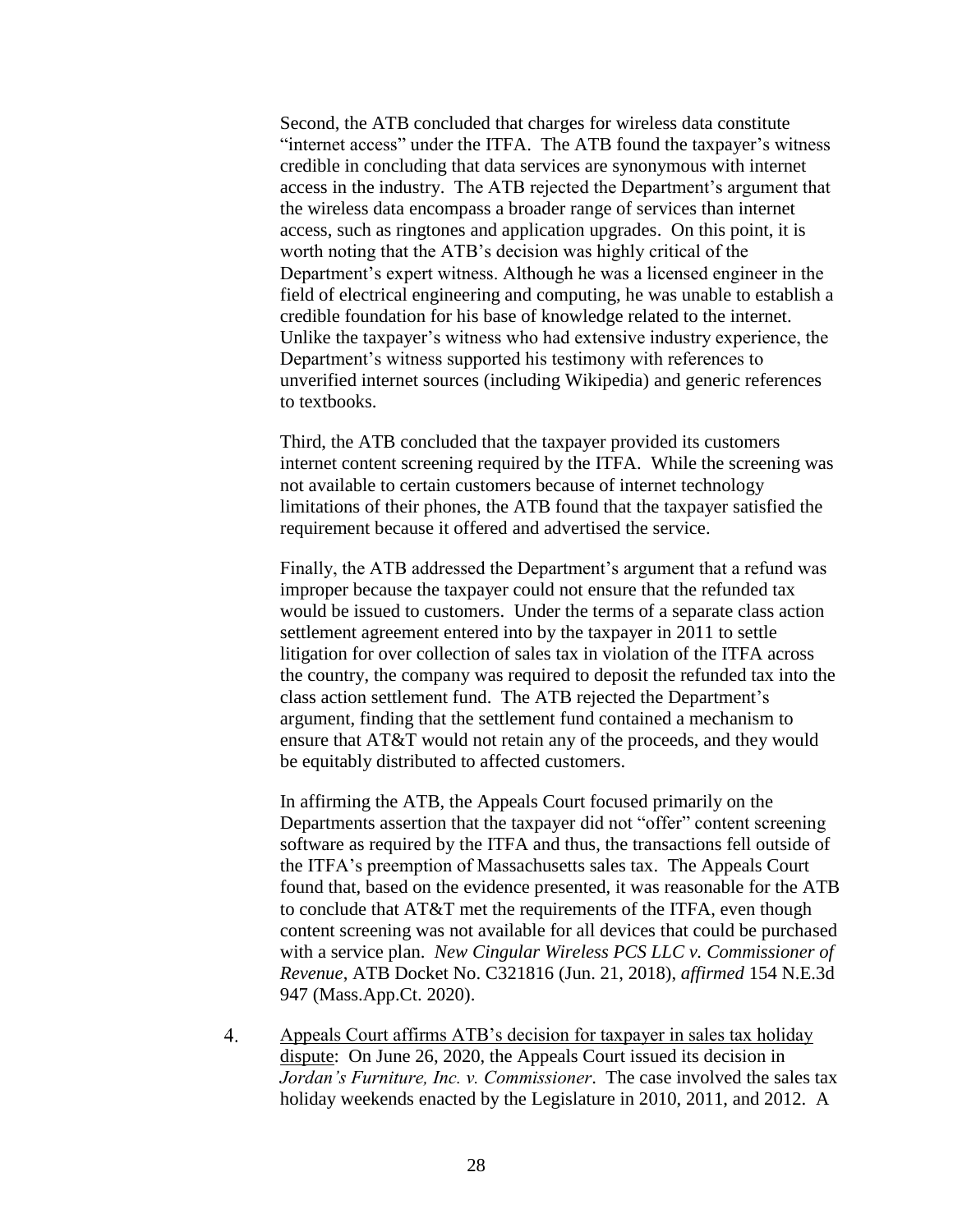sales tax holiday is a small period of time, typically just one weekend each year, during which vendors are allowed to make certain sales to customers tax-free (i.e. there is no obligation to collect state sales tax), so long as the sale occurred on the designated holiday weekend with transfer of possession or payment in full also occurring on the designated holiday weekend. Special-order goods, such as furniture was eligible for the sales tax holiday provided the item was paid for in full during the holiday, even if delivery occurred later.

Jordan's, a furniture retailer, was required to participate in the sales tax holiday by statute. However, Jordan's had historically found that the sales tax holiday caused "chaos" for their business, which had a liberal policy allowing customers to cancel orders, even if the items were special-made. For example, Jordan's submitted evidence that in 2004, when the first sales tax holiday was enacted, many customers canceled their prior orders, only to repurchase the furniture during the sales tax holiday weekend. Over time, Jordan's adapted to the sales tax holiday. By 2010, Jordan's had developed software to automatically cancel and rewrite customer orders for the sales tax holiday period if the customer simply asked about the holiday. Jordan's used this software to rewrite customer orders during the 2010-2012 sales tax holidays. Following a Department audit, Jordan's was assessed nearly \$1.7 million of tax on the rewritten sales and over \$2.6 million in penalties.

After a hearing, the ATB held that Jordan's policy of canceling and rewriting sales to occur during the sales tax holiday did not run afoul of the sales tax holiday legislation. Because Jordan's allowed customers to cancel a sale for any reason prior to delivery, the ATB held that the sales did not amount to "prior sales" that were ineligible for the sales tax holiday. A sale would become final and ineligible to benefit from the sales tax holiday only if the customer took title or possession of the purchased goods prior to the holiday. However, the ATB determined that transferring title or possession during the holiday weekend was not required for a sale to qualify for tax-free treatment. As such, the ATB held that Jordan's policy was permissible to bring its sales within the ambit of the sales tax holiday.

In affirming the ATB, the Appeals Court held that it was reasonable for the ATB to conclude that the rewritten sales were not prior sales that would be ineligible for the sales tax holiday. The Appeals Court agreed that a transaction only became an excluded "prior sale" if delivery or transfer of possession occurred before the sales tax holiday. *Jordan's Furniture, Inc. v. Commissioner*, 147 N.E.3d 1126 (Mass. App. Ct. 2020).

In response to the Appeals Court's decision upholding *Jordan's Furniture*, the Department issued TIR 20-11 on August 28, 2020. The TIR explains that the Court's holding is no longer applicable as a result of the 2018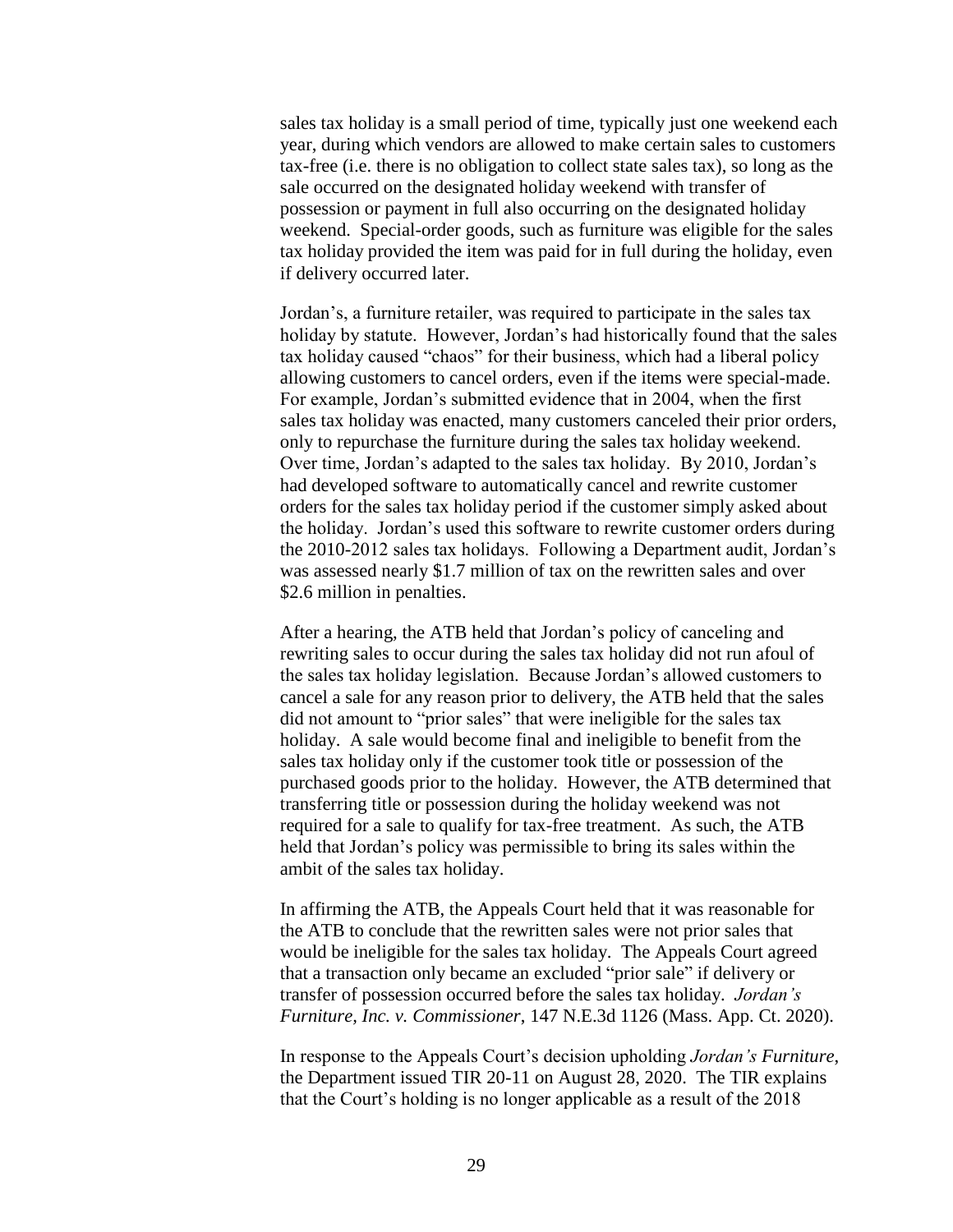enactment of a law establishing an annual sales tax holiday. The 2018 law specifically excludes transactions where a deposit, prepayment, or binding promise to pay was made prior to the holiday from qualifying. Therefore, under the new statute, and a subsequent regulation promulgated by the Department, sales such as those at issue in *Jordan's Furniture* will no longer be eligible for the sales tax holiday. *TIR 20-11: Jordan's Furniture, Inc. v. Commissioner of Revenue – Sales Tax Holiday (Aug. 28, 2020)*.

- C. Administrative Developments
	- $1<sup>1</sup>$ Department issues TIR on taxability of sales of internet access: On April 26, 2021, in response to the Court of Appeals decision in *New Cingular Wireless PCS v. Commissioner* (described above), the Department issued TIR 2021-5 to provide guidance to taxpayers on the taxability of Internet access. In the TIR, the Department reaffirms that sales of Internet access are taxable unless they fall within the ITFA's specific terms for preemption. Specifically, to be exempt from taxation in Massachusetts, an internet access provider's sales must meet both requirements that were at issue in *New Cingular*: (1) the charges for internet access must be separately stated unless the Internet access provider can reasonably identify the charges for internet access from its books and records kept in the regular course of business; and (2) the internet access provider offers customers screening software that is designed to permit a customer to limit access to material on the Internet that is harmful to minors.

In *New Cingular*, the Appeals court found that the provider's service met both of these requirements. The Department cautions taxpayers that it will continue to enforce the statutory imposition of sales and use taxes on the sale of Internet access services in instances where the ITFA does not apply. For example, where the taxpayer fails to prove, as New Cingular did, that both of the above-mentioned requirements are met. *TIR 21-5: New Cingular Wireless PCS LLC v. Commissioner of Revenue – Sales of Internet Access (Apr. 26, 2021)*.

 $2.$ Department finalizes regulation for marketplace facilitators: On September 23, 2019, the Department issued regulations interpreting the new statutory requirements imposed on marketplace facilitators. The regulation took effect as an emergency regulation on October 1, 2019, the same date the marketplace facilitator collection requirements took effect. On December 2, 2019, the regulation received final approval and was promulgated on December 13, 2019.

The regulation includes a detailed definition of marketplace facilitator. A person will be considered a marketplace facilitator if they contract with a marketplace seller to facilitate sales through a marketplace they operate, and provide one or more services from each list (A and B) below: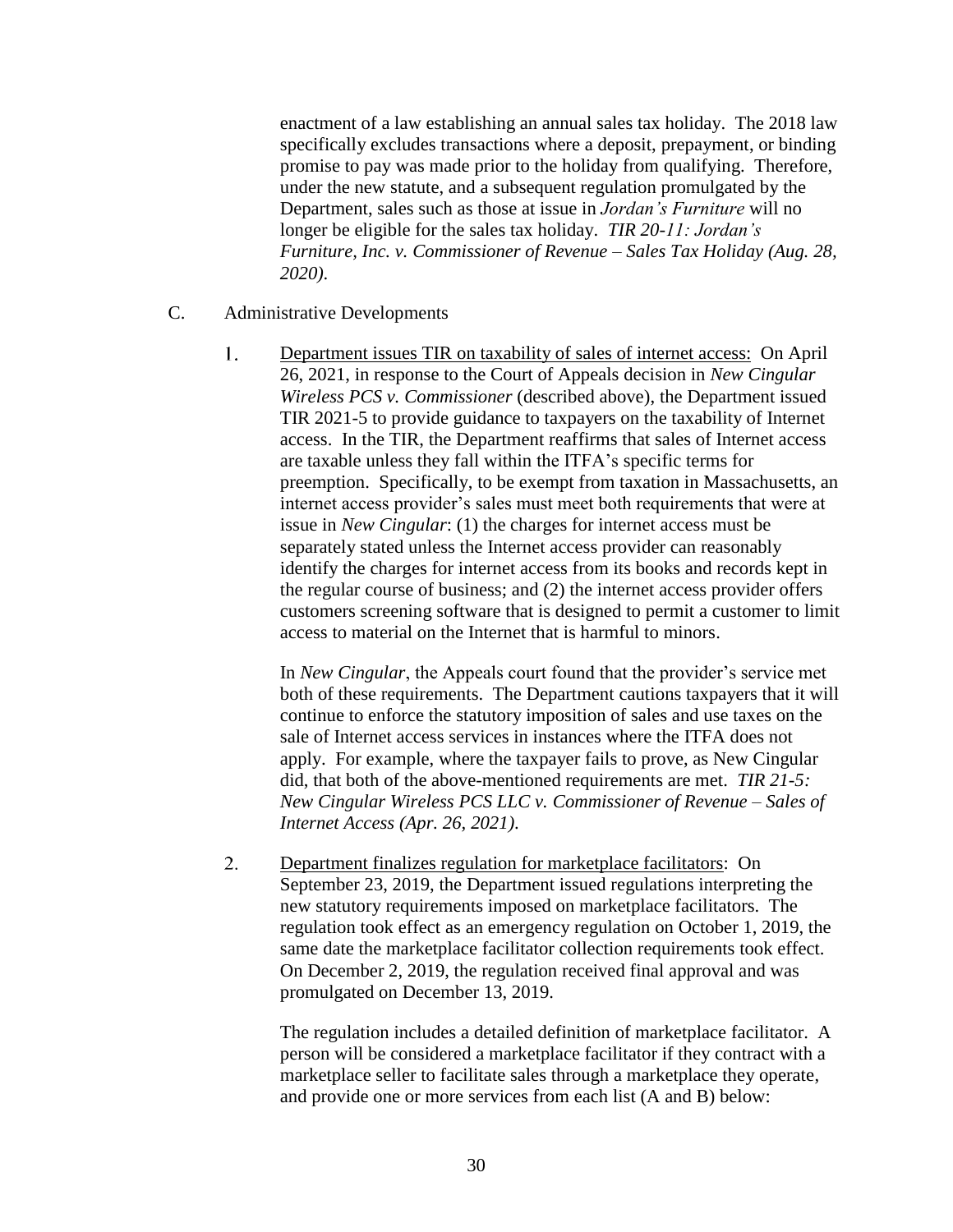- A. One or more of the following electronic commerce services:
	- o Transmitting or otherwise communicating the offer or acceptance between a buyer and the marketplace seller
	- o Owning or operating the infrastructure, electronic or physical, or technology that brings buyers and sellers together
	- o Providing a virtual currency that buyers are authorized or required to use to make purchases on the marketplace
	- o Software development or research and development activities related to any of the logistical services described below if directly related to a marketplace operated by the person

B. Any of the following logistical services, as provided with respect to the marketplace seller's tangible personal property or services:

- o Payment processing services
- o Fulfillment or storage services
- o Listing tangible personal property or services for sale
- o Setting prices
- o Branding sales as those of the marketplace facilitator
- o Taking orders
- o Advertising or promotion
- o Providing customer service or accepting or assisting with returns or exchanges

The regulation also provides provisions and detailed examples to demonstrate the time period for measuring when the \$100,000 sales threshold is crossed. The regulation further describes procedures for filing returns and for administration of the tax.

Finally, the regulation provides two important exceptions. First, a person is not a marketplace facilitator if they are not related to a marketplace facilitator and their sole activity with respect to marketplace sales is to provide payment processor services (a third-party payment processor). Second, a person is not a marketplace facilitator if they own or operate a marketplace that exclusively provides advertising services, so long as the person does not also engage in communication of the offer or acceptance between buyers and marketplace sellers, or contract with third-party payment processors to collect money from buyers and transmit the payment to the marketplace seller. *Emergency Regulation 830 CMR 64H.1.9: Remote Retailers and Marketplace Facilitators.*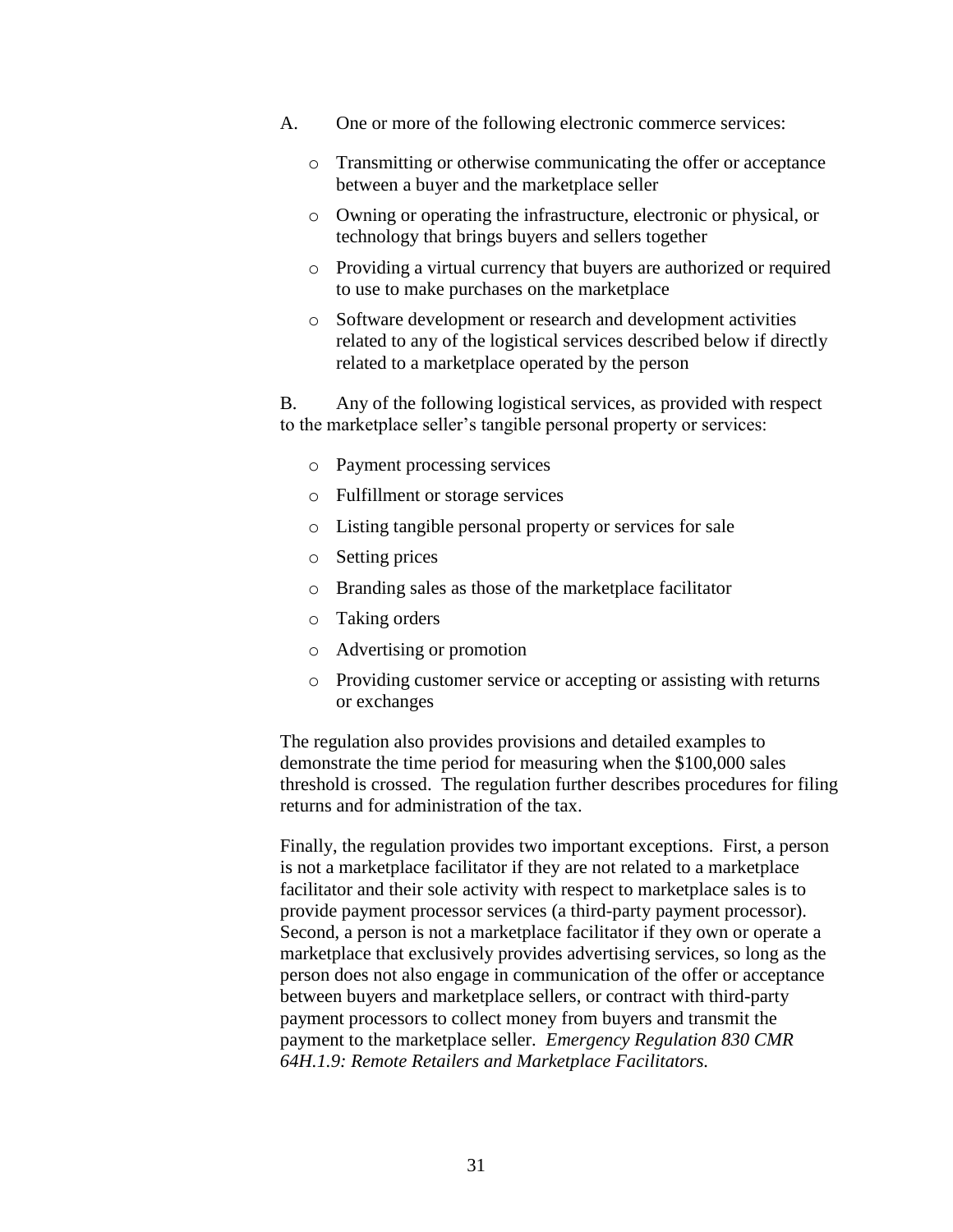On October 3, 3019, The Department issued a proposed regulation that was identical to the emergency regulation described above. The proposed regulation was approved and promulgated as a final regulation on December 13, 2019. *830 CMR 64H.1.9: Remote Retailers and Marketplace Facilitators.*

- D. Hot Issues for 2021
	- Refunds for software used in multiple locations: With the result in the 1. *Oracle* case (described above), litigation should continue in Massachusetts for taxpayers requesting refunds on the basis that charges for software billed to a Massachusetts address should be apportioned to multiple locations under Massachusetts' multiple points of use provisions. There are now multiple appeals on the issue at the ATB involving taxpayers with a variety of fact patterns, including (1) software installed on the purchaser's servers in Massachusetts if employees access the software at locations around the country; and (2) software hosted by the vendor outside of Massachusetts and used by employees around the country, but billed to a Massachusetts address. Taxpayers that paid Massachusetts sales tax on the full purchase price of software accessed by employees in multiple jurisdictions should consider filing protective refund claims on the issue.
	- 2. Mobile telecommunications company challenges sales tax assessment on early termination fees: In a petition filed with the ATB, a mobile telecommunications company is contested a sales tax assessment resulting from the Department treating "early termination fees" as a taxable telecommunication service subject to the sales tax.

For sales tax purposes, taxable telecommunications services are defined as the "transmission of messages or information by electronic or similar means." At audit, the Department adopted an expansive view of this definition, and issued an assessment against the Petitioner for failure to collect sales tax on "early termination fees" that the Petitioner charged when a customer with a contract cancelled the contract prior to its expiration date. Moreover, the Department's assessment—according to the Petitioner—included tax on early termination fees that were waived and thus never collected from customers.

In its ATB petition, the telecommunication company argued that the early termination fees received were not charges for the transmission of messages and information. Indeed, the fees in question were charged because the customer informed the vendor that it did not want the vendor to "transmit" any messages. This case was recently resolved at the ATB without a hearing. However, it is indicative of several recent appeals involving Department assessments on cancellation or other contractual fees.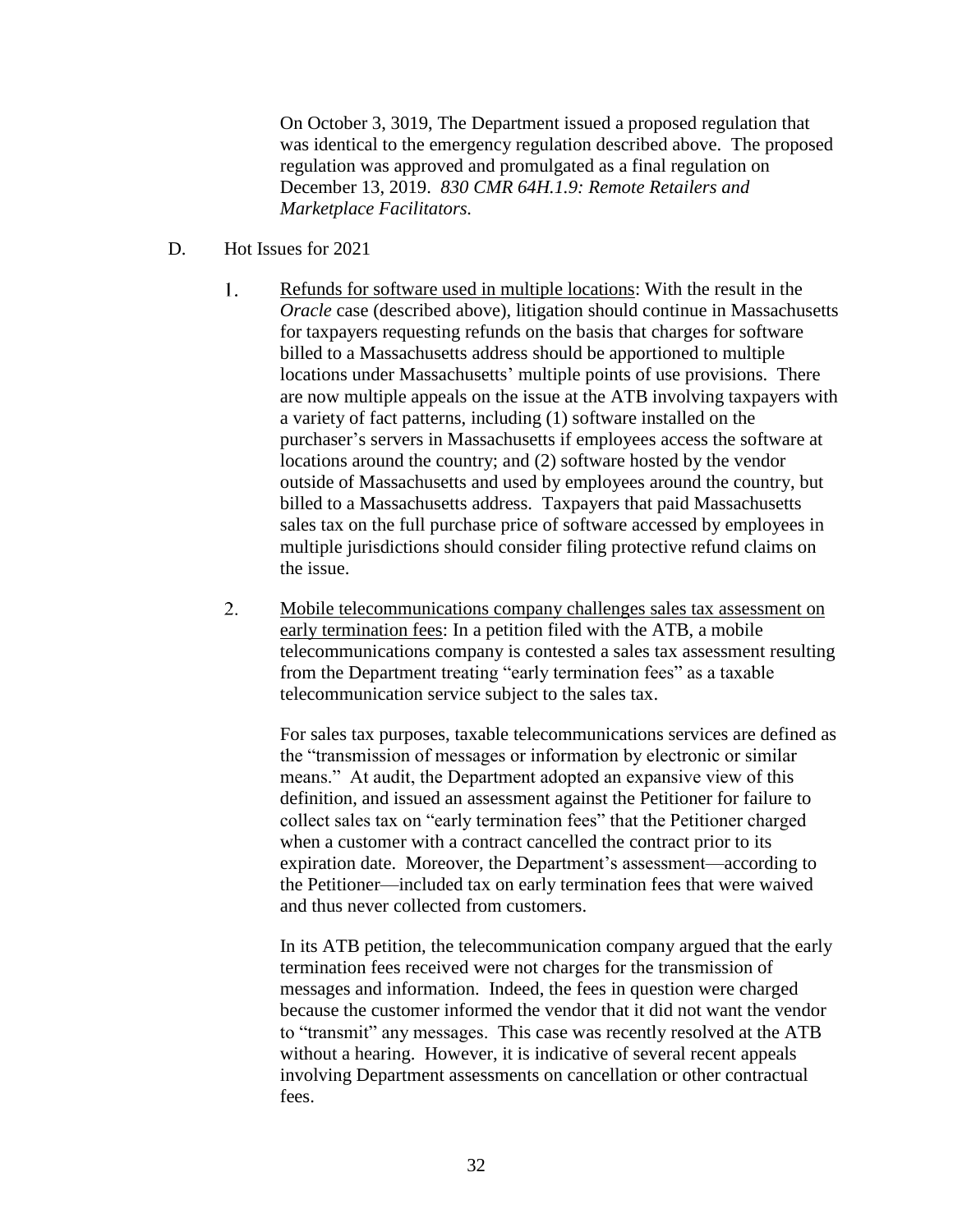$3<sub>1</sub>$ Software services are still being taxed: Software services are still being taxed. The "object of the transaction" test outlined by the Department tilts heavily in the favor of taxing purchases that combine both software and services on the basis that the object of the customer's purchase was taxable software. For example, in publications the Department has expressed its position that merely branding a sale as a SaaS transaction while not determinative of the tax treatment—is an indication that the object of the purchase is software, not related services. Several taxpayers, including Citrix in the case referenced above, have brought appeals to the ATB challenging the Department's application of the "object of the transaction" test. Although Citrix lost its case at the SJC, the SJC's decision leaves unanswered questions surrounding whether the level of control a taxpayer has to manipulate the underlying software is relevant to determining whether SaaS is taxable tangible personal property or a nontaxable service. Currently, there are other pending appeals filed by both SaaS and ASP vendors contending that their sales are not subject to sales tax in Massachusetts.

# **III. Other Taxes**

A. Digital Ad Tax Bills Introduced: In February and March of 2021, multiple bills were introduced which would impose a new tax on digital advertising services provided in the Commonwealth. The bills (House Bills 2894, 2928, 3081, and 4179) vary in scope. Some bills would have enacted a 5% excise tax on digital advertising services while others would have created a commission to study the potential for a digital advertising tax.

Subsequently, on July 29, 2021 House Bill 4042 was introduced. The bill would establish a 6.25 percent excise tax on the annual revenue from digital advertising services provided within the state, except that the first \$500,000 of revenue from such services would be exempted. According to the bill, the tax would apply to "advertisement services on a digital interface, including advertisements in the form of banner advertising, search engine advertising, interstitial advertising and other comparable advertising services." The term "digital interface" includes any type of software, including a website, part of a website, or an application. The bill would source the digital advertising services to the Commonwealth when received on a user's device having an IP address located within the commonwealth.

All five bills were referred to the Committee on Revenue with no further movement. *H. 2894 (Mar. 29, 2021); H. 2928 (Mar. 29, 2021); H. 3081(Mar. 29, 2021); H. 4179 (Mar. 29, 2021, rev. Sep. 30, 2021); H. 4042 (Jul. 29, 2021)*.

B. Millionaire's tax ballot initiative blocked by SJC in 2018; heading to the ballot in 2022: A ballot initiative that would have submitted a proposal to voters to impose a 4% surtax on annual income over \$1 million, effective January 1, 2019, was blocked by the SJC. Opponents of the initiative sought to prevent the proposal from appearing on the November ballot on two bases. First, the proposal was an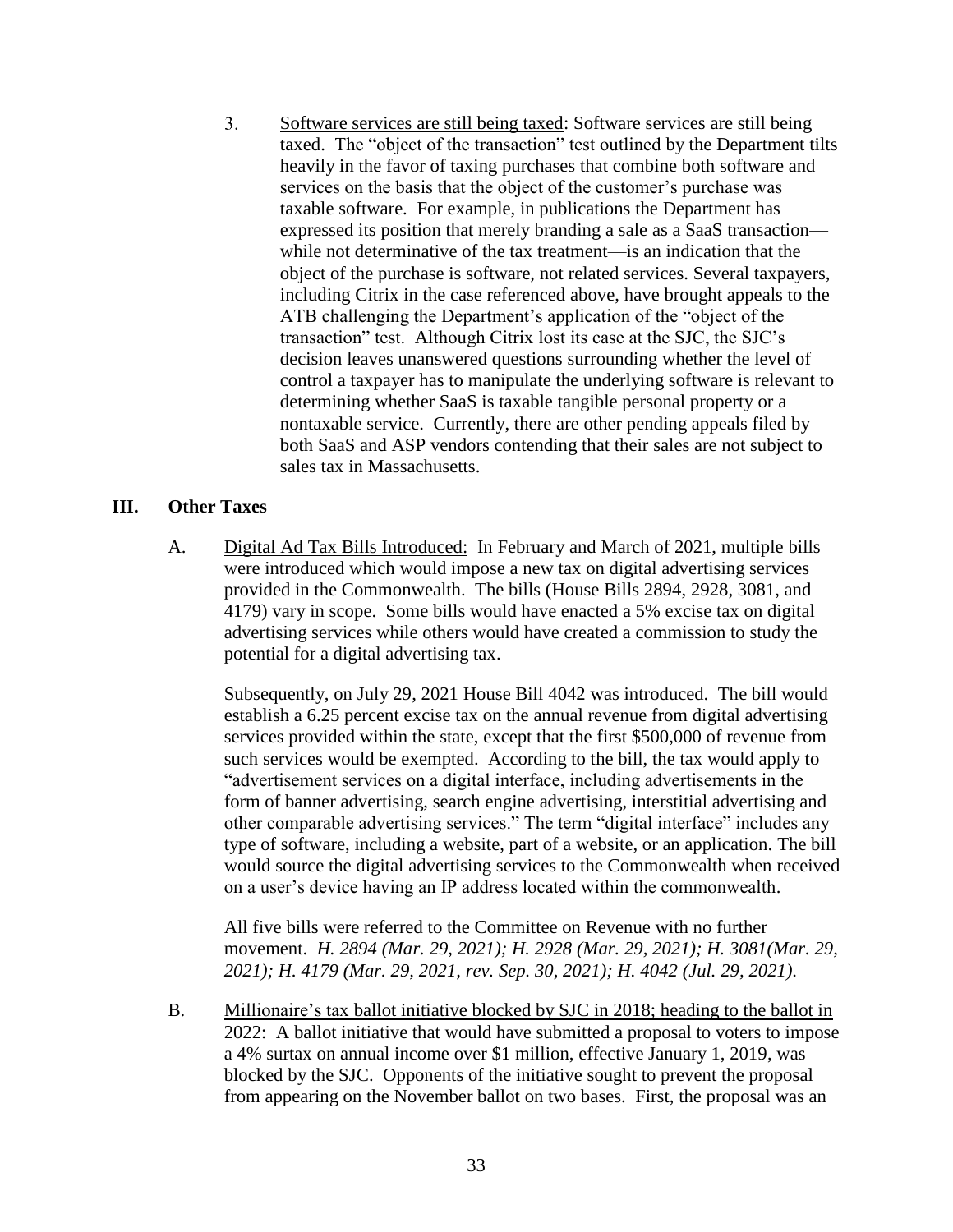unconstitutional "specific appropriation" because it would specifically earmark proceeds for education and transportation. Second, the proposal unconstitutionally combined unrelated issues into one ballot measure. On June 18, 2018, the SJC ruled that the question that would be posed to voters violated the Massachusetts Constitution because it contained three unrelated subjects: taxation, education, and transportation. The Court did not reach the specific appropriations issue. (The SJC's decision is a reminder that taxpayers seeking to challenge a burdensome tax should look beyond run-of-the-mill Due Process and Commerce Clause challenges to the panoply of limitations on state legislation found in state constitutions.)

In 2019, two Senators reintroduced a proposed constitutional amendment to impose a 4% surtax on taxable income over \$1 million. Unlike the citizeninitiated amendment that was struck down last year for containing two unrelated subjects, this proposal is a legislator-initiated amendment. As such, it is permissible for the proposed amendment to address two or more unrelated subjects. The legislature approved the surtax in June of 2019. However, before appearing on the ballot, the proposal must get a majority vote in two successive legislative sessions. On June 9, 2021, the legislature again passed the proposed "Fair Share Amendment." Having now passed in two consecutive sessions, the constitutional amendment heads to the ballot in November 2022.

# **IV. Tax Administration**

- A. Department issues Directive on the effect of using electronic signatures: On April 21, 2020, in the midst of the COVID-19 crisis, the Department issued Directive 20-1 to provide guidance to taxpayers on the use and acceptance of electronic signatures. According to the Directive, the Department will treat an electronic signature the same as if a person had signed a document in writing for purposes of the following Department forms: Form A-37: Consent Extending the Time for Assessment of Taxes, Form B-37: Special Consent Extending the Time for Assessment of Taxes, Form DR-1: Office of Appeals Form and Form M-2848: Power of Attorney and Declaration of Representative. In order for an electronic signature to be effective on one of these forms, the signature must be accompanied by a certification stating: "The attached [insert document name] includes [insert name of taxpayer or representative]'s valid signature and the taxpayer intends to transmit the document to the Massachusetts Department of Revenue." Directive 20-1 Acceptance of Electronic Signatures (Apr. 21, 2020).
- B. Department proposes regulation imposing state-specific Form 1099 reporting requirements for Third Party Settlement Organizations: A third party settlement organization (TPSO) is a central organization that makes payments to participating payees (e.g., a merchant) in a third party payment network (for example, an online auction-payment facilitator that operates as an intermediary between a buyer and seller). A TPSO must generally file Form 1099-K with the IRS and provide a copy to the payee when the TPSO's payments to a given payee exceed \$20,000 and 200 transactions. In 2017, the Department issued a TIR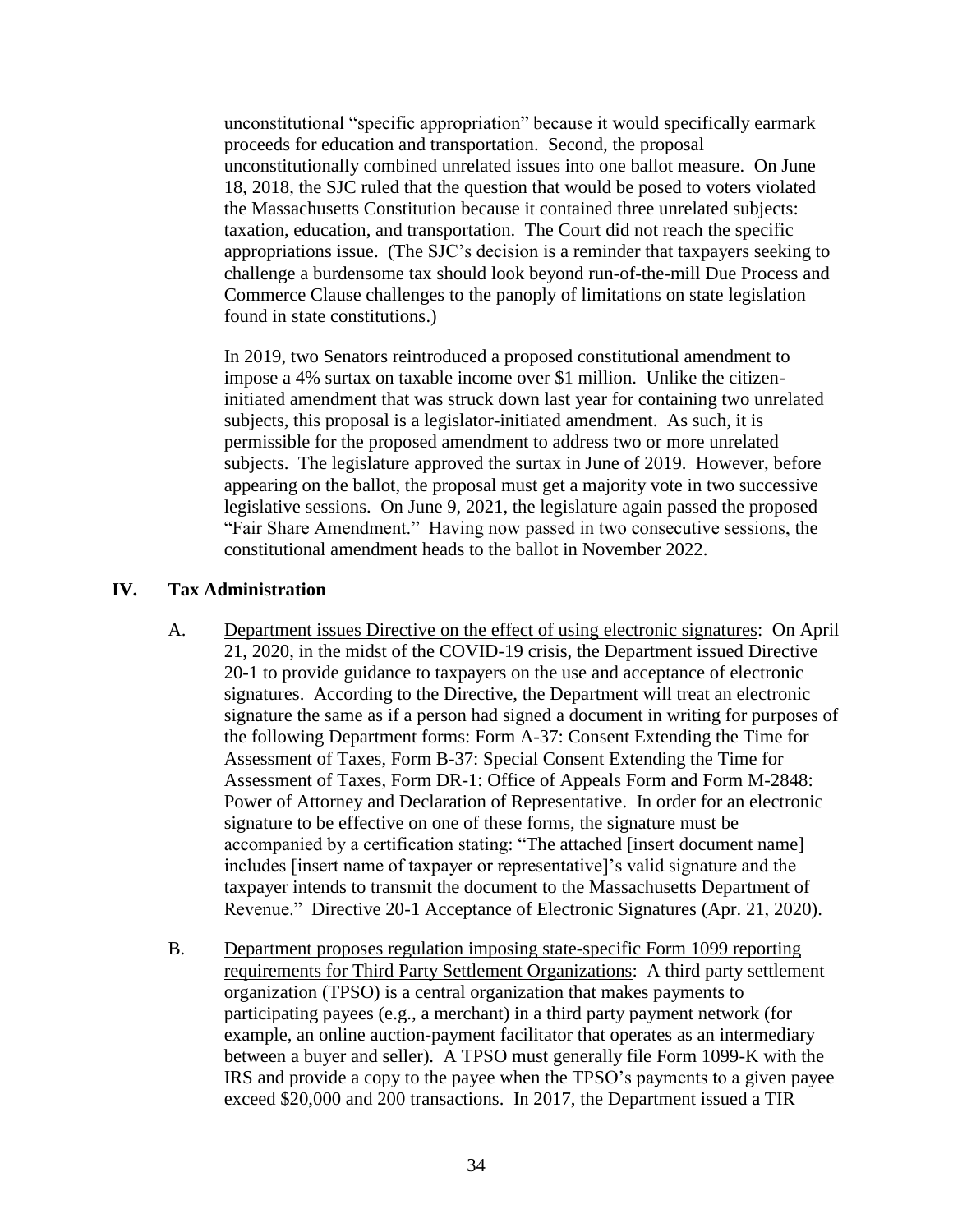requiring a TPSO to file Form 1099-K with the Department and provide a copy to the payee when the TPSO's payments to a given payee with a Massachusetts address equal or exceed \$600 in a calendar year (without regard to the number of transactions). This aligned the Massachusetts reporting threshold for TPSO payments with the threshold for compensation payments reported on IRS Form 1099-MISC). The Department's proposed regulation would promulgate that rule through a regulation. *Proposed regulation: 830 CMR 62C.8.1: Massachusetts Reporting Requirements for Third Party Settlement Organizations (Aug. 7, 2020); TIR 17-1: New Massachusetts Reporting Requirements for Third Party Settlement Organizations (Nov. 29, 2017).*

C. Department launches pilot program to settle uncertain tax issues: Continuing its efforts to improve the process for resolving tax disputes in Massachusetts, the Department has released an administrative procedure outlining a new pilot program for settling "uncertain tax issues" through its voluntary disclosure program. (The program contemplates permitting taxpayers to disclose and request settlement of uncertain tax, including those that would otherwise require a taxpayer to book a reserve under ASC 740.)

The current pilot program only applies to uncertain tax issues for which the tax liability, exclusive of interest and penalty, exceeds \$100,000. The Department offers participants in the program penalty waiver for any tax associated with uncertain tax issues disclosed under the program regardless of whether a settlement is reached. *AP 637: "Voluntary Disclosure Program for Settlement of Uncertain Tax Issues" (Jan. 31, 2019)*.

## **V. Biographies**

## A. **Michael A. Jacobs**

Mike is a partner in Reed Smith's State Tax Group. He focuses his practice on state tax planning and controversy matters, with an emphasis on income/franchise and sales and use taxes. Prior to joining Reed Smith, Mike was a partner at the Boston-based law firm of Choate, Hall & Stewart. He is admitted in Massachusetts and has more than 20 years of experience handling Massachusetts state tax matters. Mike writes and speaks frequently on Massachusetts tax issues.

## B. **Brent K. Beissel**

Brent is counsel in Reed Smith's State Tax Group. He focuses his practice on state tax planning and controversy matters, with an emphasis on income/franchise and sales and use taxes. Brent writes frequently on Massachusetts tax issues, and has worked on several significant Massachusetts tax appeals.

## C. **Sebastian C. Watt**

Sebastian is an associate in Reed Smith's State Tax Group. He focuses his practice on state tax planning and controversy matters, with an emphasis on